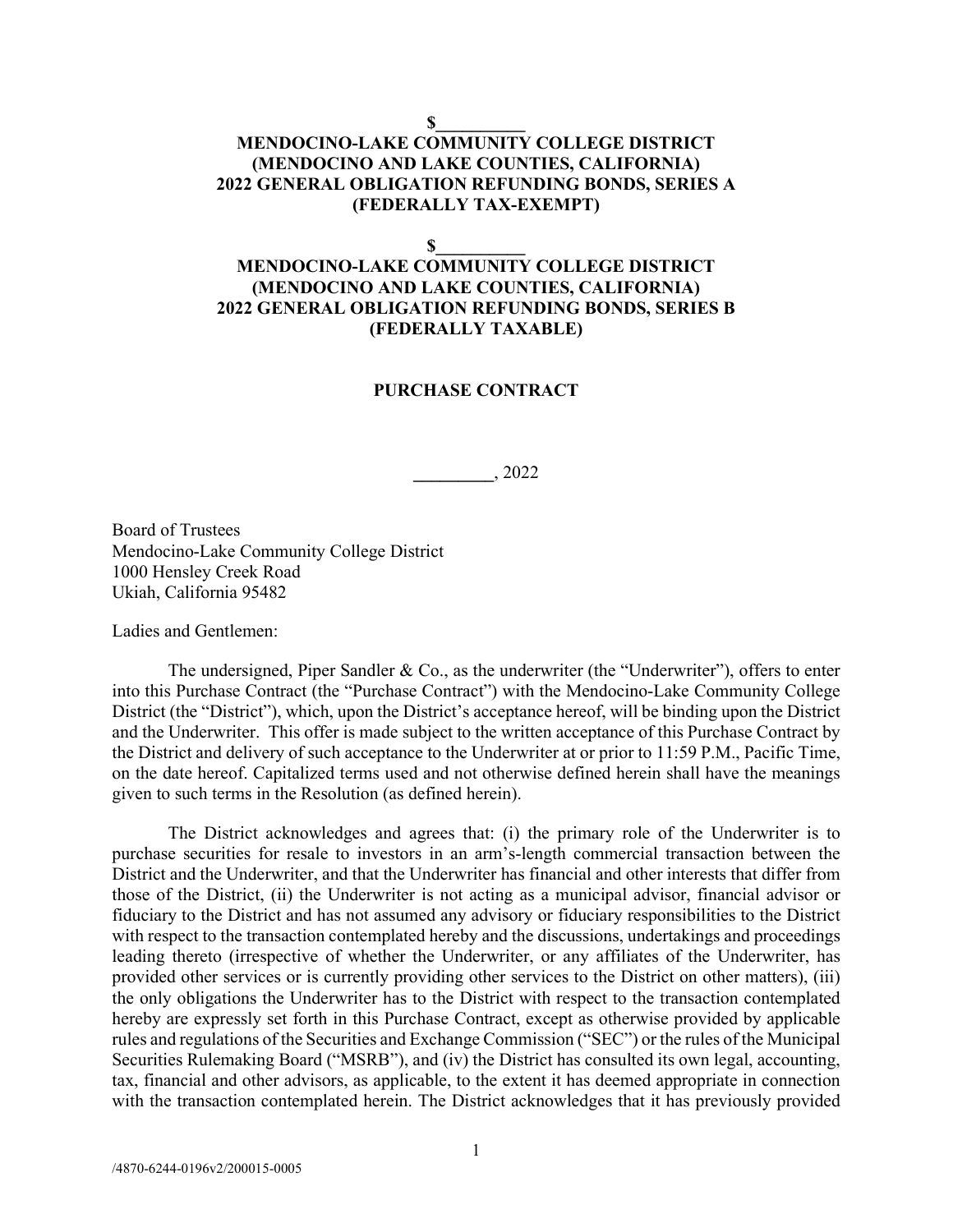the Underwriter with an acknowledgment of receipt of the required Underwriter's disclosure under Rule G-17 of the MSRB.

1. **Purchase and Sale of the Bonds**. Upon the terms and conditions and in reliance upon the representations, warranties and agreements herein set forth, the Underwriter hereby agrees to purchase from the District for reoffering to the public, and the District hereby agrees to sell to the Underwriter for such purpose, all (but not less than all) of  $(i)$  \$ aggregate principal amount of the District's 2022 General Obligation Refunding Bonds, Series A (Federally Tax-Exempt) (the "Series A Bonds"), and (ii) \$\_\_\_\_\_\_\_\_\_\_\_ aggregate principal amount of the District's 2022 General Obligation Refunding Bonds, Series B (Federally Taxable) (the "Series B Bonds," together with the Series A Bonds, the "Bonds").

The Series A Bonds shall be issued as current interest bonds (the "Current Interest Bonds"), and the Series B Bonds shall be issued as Current Interest Bonds and capital appreciation bonds (the "Capital Appreciation Bonds"), and the Bonds shall accrue or accrete interest at the rates, shall mature in the years and shall be subject to redemption as shown on Appendix A hereto, which is incorporated herein by this reference. The Current Interest Bonds will be dated the date of delivery thereof (the "Date of Delivery") and shall bear interest from such date, payable semiannually on each February 1 and August 1, commencing August 1, 2022. The Capital Appreciation Bonds will be dated as of their Date of Delivery, and will not bear interest on a periodic basis, instead accreting interest from the Date of Delivery thereof, compounded semiannually on February 1 and August 1 of each year, commencing August 1, 2022, and shall be paid at maturity or early redemption as shown in Appendix A hereto. The final maturity dates, interest and accretion rates, yields and redemption provisions of the Bonds are shown in Appendix A hereto.

The Underwriter shall purchase the Series A Bonds at a price of \$\_\_\_\_\_\_\_\_\_\_ (consisting of the principal amount of the Series A Bonds of \$\_\_\_\_\_\_\_\_\_\_, [plus/less] [net] original issue [premium/discount] of \$ , less an Underwriter's discount of \$ .

The Underwriter shall purchase the Series B Bonds at a price of  $\$\$  (consisting of the principal amount of the Series B Bonds of \$\_\_\_\_\_\_\_\_\_\_\_ less an Underwriter's discount of  $\$\quad$ ).

2. **The Bonds.** The Bonds shall be dated their date of delivery (the "Date of Delivery"). The Bonds shall mature on the dates and be subject to redemption as shown on Appendix A hereto, shall otherwise be as described in the Official Statement (as defined herein), and shall be issued and secured pursuant to the provisions of the resolution adopted by the Board of Trustees of the District on February 9, 2022 (the "Resolution"), and Articles 9 and 11 of Chapter 3 of Part 1 of Division 2 of Title 5 of the Government Code (the "Act").

The Bonds shall be executed and delivered under and in accordance with the provisions of this Purchase Contract and the Resolution. The Bonds shall bear CUSIP numbers, and shall be in fully registered book-entry form, registered in the name of Cede & Co., as nominee of The Depository Trust Company, New York, New York ("DTC"). The Bonds shall initially be in authorized denominations of Five Thousand Dollars (\$5,000) principal amount or Maturity Value, as applicable, or any integral multiple thereof. The Paying Agent for the Bonds, as designated by the Resolution, shall be Bank of New York Mellon Trust Company, N.A.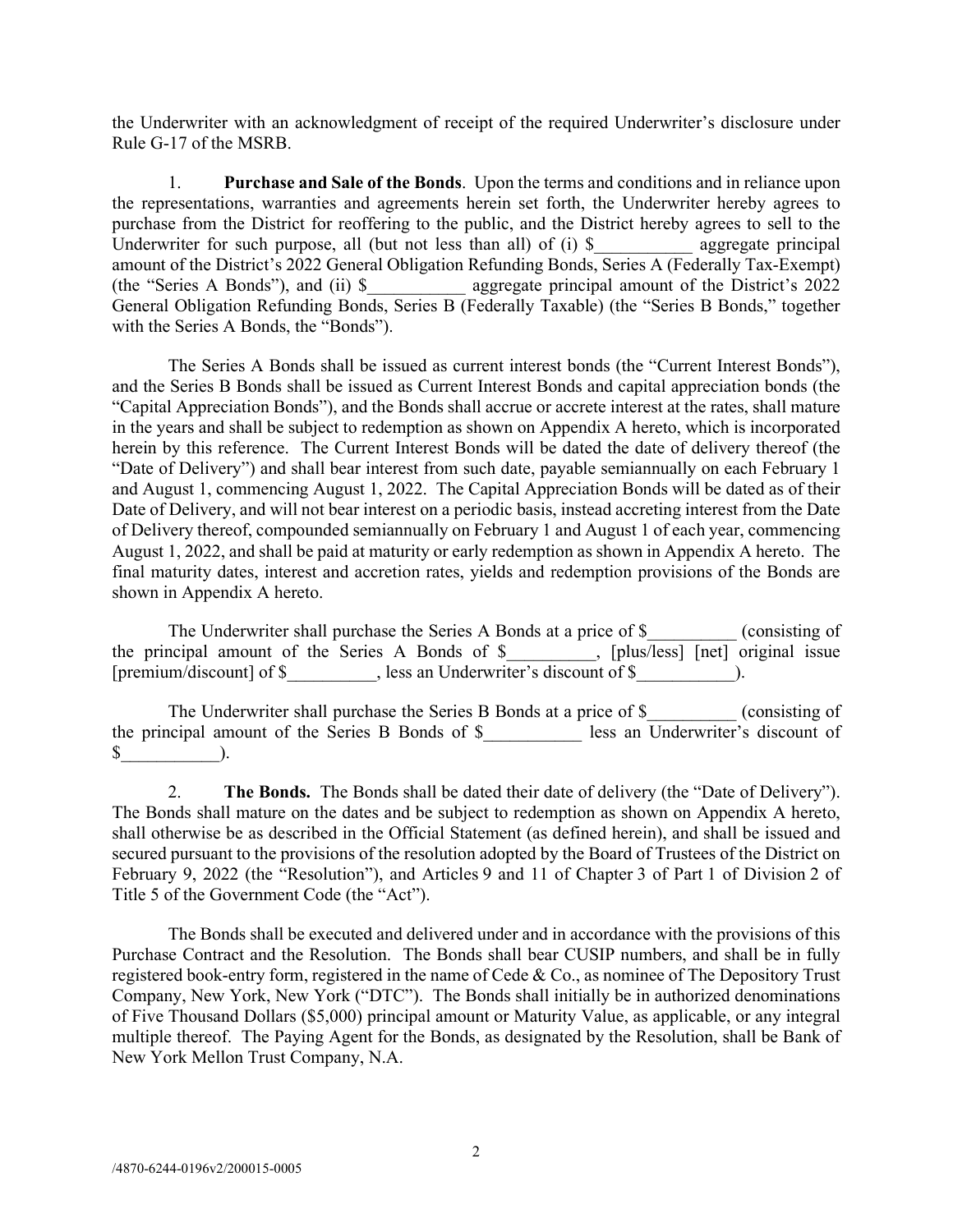The net proceeds of the Series A Bonds will be used to currently refund a portion of the District's outstanding Election of 2006 General Obligation Bonds, Series B (the "2006 Series B Bonds") on a tax-exempt basis. The net proceeds of the Series B Bonds will be used to advance refund a portion of the District's outstanding (i) 2006 Series B Bonds and (ii) 2015 General Obligation Refunding Bonds (the "2015 Refunding Bonds," and together with the 2006 Series B Bonds, the "Refunded Bonds") on a taxable basis. Pursuant to an escrow agreement dated as of March 1, 2022 (the "Escrow Agreement"), by and between the District and The Bank of New York Mellon Trust Company, N.A., as escrow agent (the "Escrow Agent"), the net proceeds of the Bonds will be deposited into an escrow fund held pursuant to the Escrow Agreement and invested in certain Federal Securities, as such term is defined in the Resolution, the principal of and interest on which shall be used, together with funds deposited with the Escrow Agent as cash, to pay the redemption prices of the Refunded Bonds on their first respective available redemption dates, and interest due thereon on and before such dates.

3. **Use of Documents**. The District hereby authorizes the Underwriter to use, in connection with the offer and sale of the Bonds, this Purchase Contract, the Continuing Disclosure Certificate (as defined herein), the Escrow Agreement, the Official Statement, the Resolution and all information contained herein and therein and all of the documents, certificates or statements furnished by the District to the Underwriter in connection with the transactions contemplated by this Purchase Contract.

4. **Public Offering of the Bonds; Establishment of Issue Price**. The Underwriter agrees to make a bona fide public offering of all the Bonds at the initial public offering prices or yields to be set forth on the inside cover page of the Official Statement and Appendix A hereto. Subsequent to such initial public offering, the Underwriter reserves the right to change such initial public offering prices or yields as it deems necessary in connection with the marketing of the Bonds.

(a) The Underwriter agrees to assist the District in establishing the issue price of the Series A Bonds and shall execute and deliver to the District at Closing an "issue price" or similar certificate, together with the supporting pricing wires or equivalent communications, substantially in the form attached hereto as Appendix B, with such modifications as may be appropriate or necessary, in the reasonable judgment of the Underwriter, the District and Stradling Yocca Carlson & Rauth, a Professional Corporation ("Bond Counsel"), to accurately reflect, as applicable, the sales price or prices or the initial offering price or prices to the public of the Series A Bonds. All actions to be taken by the District under this section to establish the issue price of the Series A Bonds may be taken on behalf of the District by the District's municipal advisor identified herein and any notice or report to be provided to the District may be provided to the District's municipal advisor.

(b) Except as otherwise set forth in Appendix A attached hereto, the District will treat the first price at which 10% of each maturity of the Series A Bonds (the "10% test") is sold to the public as the issue price of that maturity (if different interest rates apply within a maturity, each separate CUSIP number within that maturity will be subject to the 10% test). At or promptly after the execution of this Purchase Contract, the Underwriter shall report to the District the price or prices at which it has sold to the public each maturity of Series A Bonds. If at that time the 10% test has not been satisfied as to any maturity of the Series A Bonds, the Underwriter agrees to promptly report to the District the prices at which it sells the unsold Series A Bonds of that maturity to the public. That reporting obligation shall continue, whether or not the date of Closing has occurred, until the 10% test has been satisfied as to the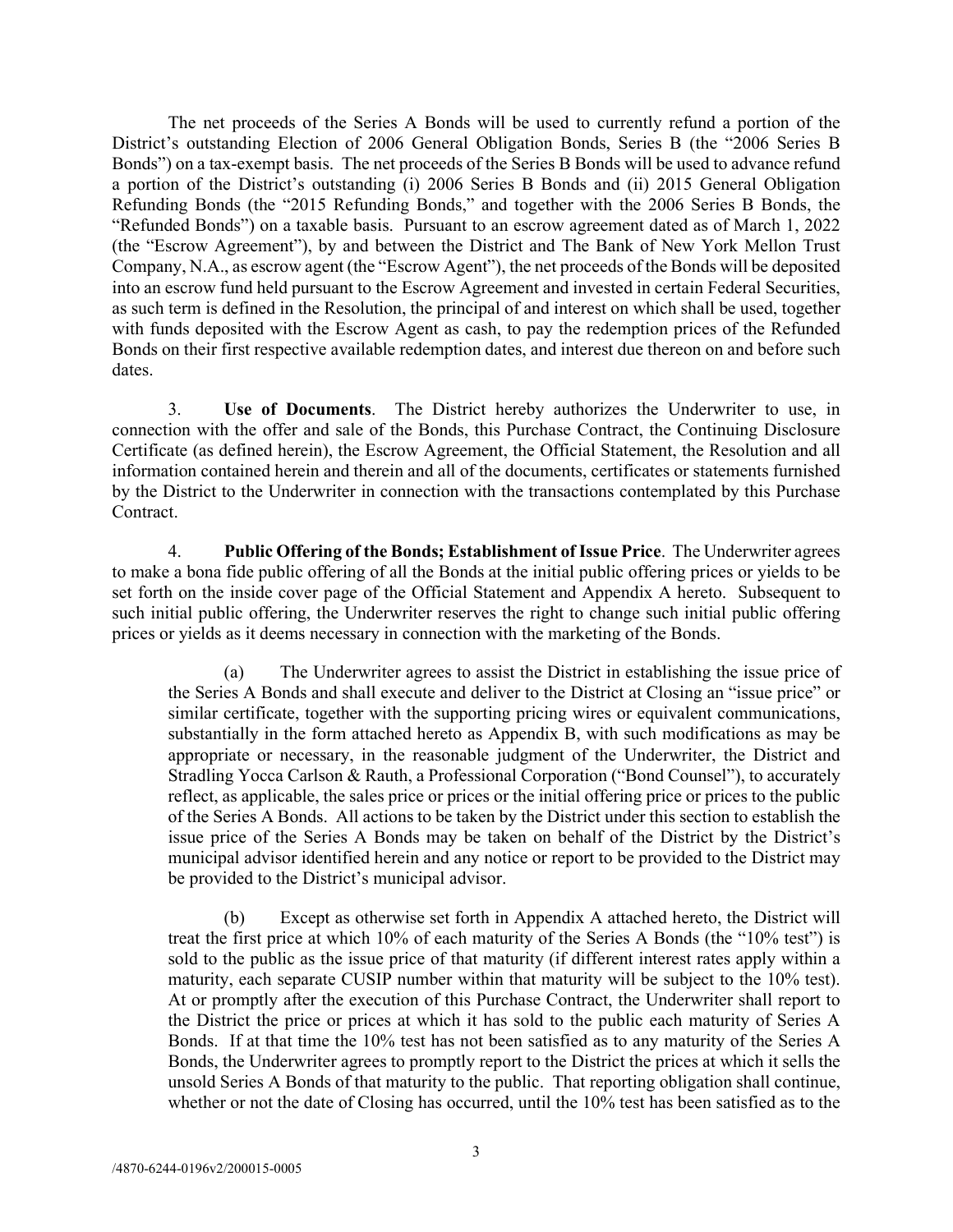Series A Bonds of that maturity or until all Series A Bonds of that maturity have been sold to the public.

(c) The Underwriter confirms that it has offered the Series A Bonds to the public on or before the date of this Purchase Contract at the offering price or prices (the "initial offering price"), or at the corresponding yield or yields, set forth in Appendix A attached hereto, except as otherwise set forth therein. Appendix A also sets forth, as of the date of this Purchase Contract, the maturities, if any, of the Series A Bonds for which the 10% test has not been satisfied and for which the District and the Underwriter agrees that the restrictions set forth in the next sentence shall apply, which will allow the District to treat the initial offering price to the public of each such maturity as of the sale date as the issue price of that maturity (the "hold-the-offering-price rule"). So long as the hold-the-offering-price rule remains applicable to any maturity of the Series A Bonds, the Underwriter will neither offer nor sell unsold Series A Bonds of that maturity to any person at a price that is higher than the initial offering price to the public during the period starting on the sale date and ending on the earlier of the following:

(i) the close of the fifth (5th) business day after the sale date; or

(ii) the date on which the Underwriter has sold at least 10% of that maturity of the Series A Bonds to the public at a price that is no higher than the initial offering price to the public.

The Underwriter shall promptly advise the District when it has sold 10% of that maturity of the Series A Bonds to the public at a price that is no higher than the initial offering price to the public, if that occurs prior to the close of the fifth (5th) business day after the sale date.

(d) The Underwriter confirms that any selling group agreement and any retail distribution agreement relating to the initial sale of the Series A Bonds to the public, together with the related pricing wires, contains or will contain language obligating each dealer who is a member of the selling group and each broker-dealer that is a party to such retail distribution agreement, as applicable, to (1) report the prices at which it sells to the public the unsold Series A Bonds of each maturity allotted to it until it is notified by the Underwriter that either the 10% test has been satisfied as to the Series A Bonds of that maturity or all Series A Bonds of that maturity have been sold to the public and (2) comply with the hold-the-offering-price rule, if applicable, in each case if and for so long as directed by the Underwriter. The District acknowledges that, in making the representation set forth in this subsection, the Underwriter will rely on (i) in the event a selling group has been created in connection with the initial sale of the Series A Bonds to the public, the agreement of each dealer who is a member of the selling group to comply with the hold-the-offering-price rule, if applicable, as set forth in a selling group agreement and the related pricing wires, and (ii) in the event that a retail distribution agreement was employed in connection with the initial sale of the Series A Bonds to the public, the agreement of each broker-dealer that is a party to such agreement to comply with the hold-the-offering-price rule, if applicable, as set forth in the retail distribution agreement and the related pricing wires.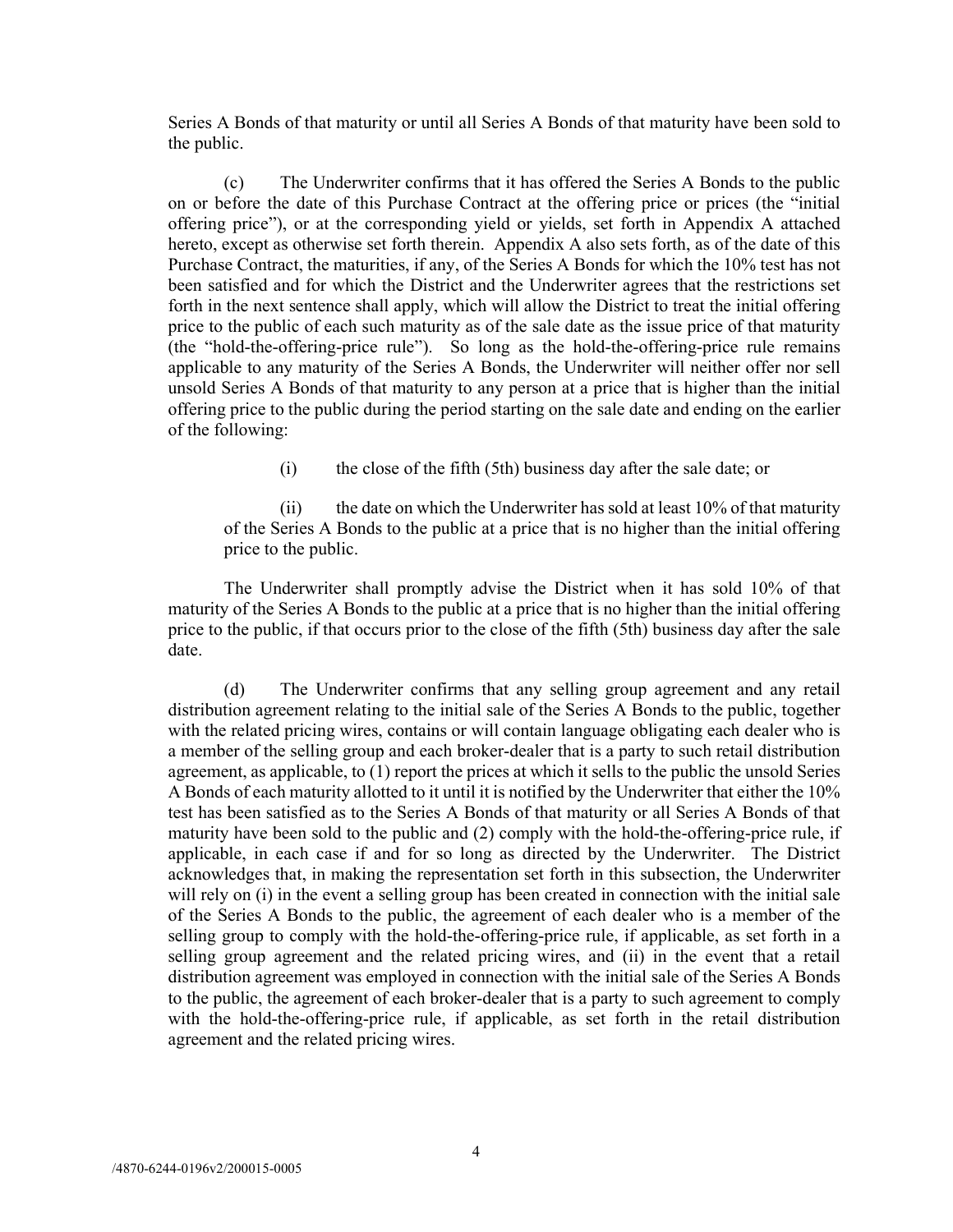(e) The Underwriter acknowledges that sales of any Series A Bonds to any person that is a related party to the Underwriter shall not constitute sales to the public for purposes of this section. Further, for purposes of this section:

(i) "public" means any person other than an underwriter or a related party,

(ii) "underwriter" means (A) any person that agrees pursuant to a written contract with the District (or with the lead underwriter to form an underwriting syndicate) to participate in the initial sale of the Series A Bonds to the public and (B) any person that agrees pursuant to a written contract directly or indirectly with a person described in clause (A) to participate in the initial sale of the Series A Bonds to the public (including a member of a selling group or a party to a retail distribution agreement participating in the initial sale of the Series A Bonds to the public),

(iii) a purchaser of any of the Series A Bonds is a "related party" to an underwriter if the underwriter and the purchaser are subject, directly or indirectly, to (A) at least 50% common ownership of the voting power or the total value of their stock, if both entities are corporations (including direct ownership by one corporation of another), (B) more than 50% common ownership of their capital interests or profits interests, if both entities are partnerships (including direct ownership by one partnership of another), or (C) more than 50% common ownership of the value of the outstanding stock of the corporation or the capital interests or profit interests of the partnership, as applicable, if one entity is a corporation and the other entity is a partnership (including direct ownership of the applicable stock or interests by one entity of the other), and

(iv) "sale date" means the date of execution of this Purchase Contract by all parties.

5. **Review of Official Statement**. The Underwriter hereby represents that it has received and reviewed the Preliminary Official Statement with respect to the Bonds dated . 2022 (the "Preliminary Official Statement"). The District represents that it has duly authorized and prepared the Preliminary Official Statement for use by the Underwriter in connection with the sale of the Bonds, and that it has deemed the Preliminary Official Statement to be final as of its date, except for either revision or addition of the offering price(s), interest rate(s), yield(s) to maturity, selling compensation, aggregate principal amount, Maturity Value, principal amount per maturity, Maturity Value per maturity, delivery date, redemption provisions, rating(s) and other terms of the Bonds which depend upon the foregoing as provided in and pursuant to Rule 15c2-12 of the SEC promulgated under the Securities Exchange Act of 1934, as amended (the "Rule").

The Underwriter agrees that prior to the time the final Official Statement (the "Official Statement") relating to the Bonds is available, the Underwriter will send to any potential purchaser of the Bonds, upon the request of such potential purchaser, a copy of the most recent Preliminary Official Statement. Such Preliminary Official Statement shall be sent by first class mail or electronic distribution (or other equally prompt means) not later than the first business day following the date upon which each such request is received. The Underwriter agrees to file the Official Statement with the MSRB through its Electronic Municipal Market Access system within one business day after receipt thereof from the District, but in no event later than the Closing (as defined herein).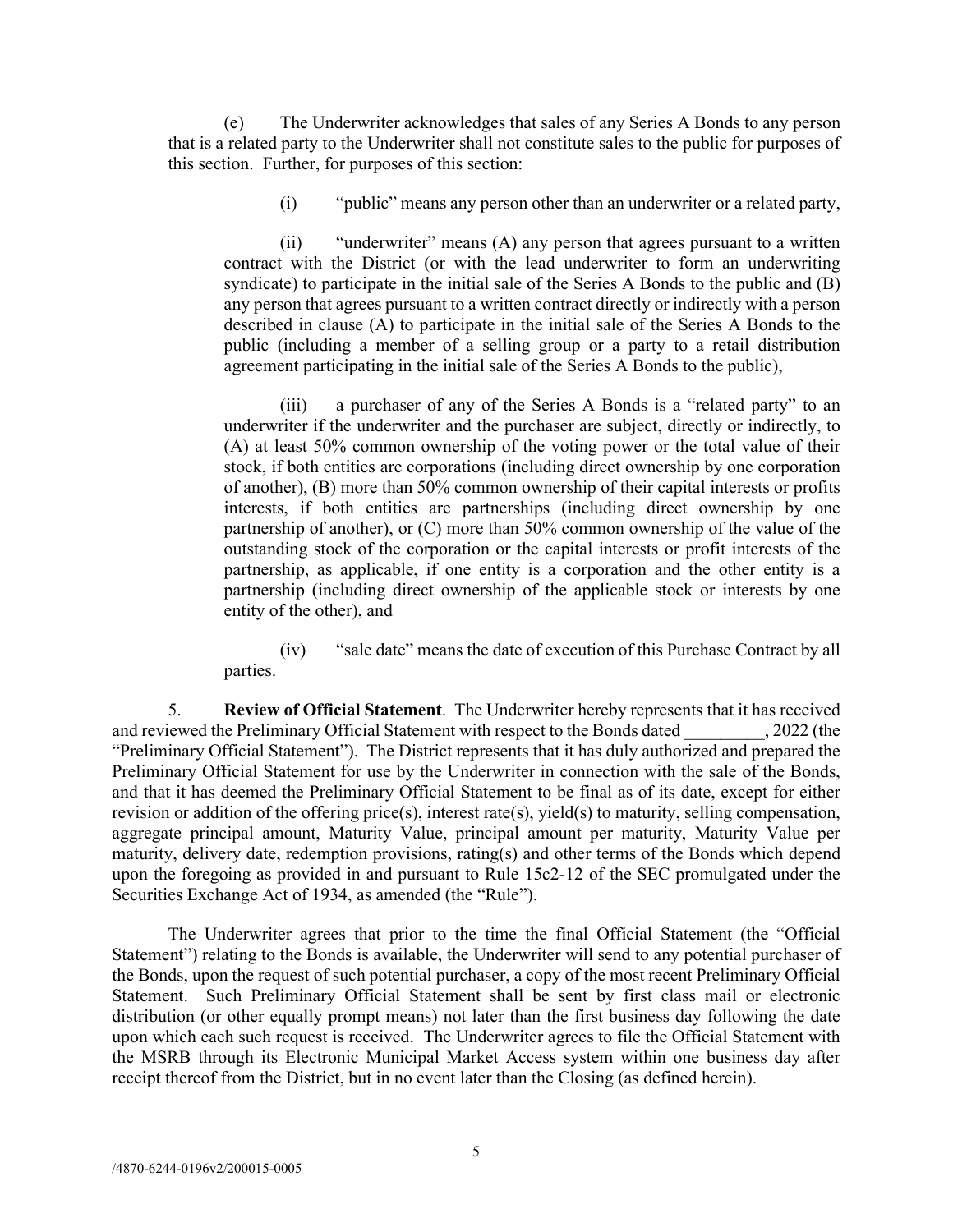6. **Closing**. At 9:00 A.M., Pacific Time, on \_\_\_\_\_\_\_, 2022, or at such other time or on such other date as shall have been mutually agreed upon by the District and the Underwriter (the "Closing"), the District will deliver or cause to be delivered to the Underwriter, through the facilities of DTC in New York, New York, or at such other place as the District and the Underwriter may mutually agree upon, the Bonds in fully registered book-entry form, duly executed and registered in the name of Cede & Co., as nominee of DTC, and at the offices of Bond Counsel, in San Francisco, California, the other documents hereinafter mentioned; and the Underwriter will accept such delivery and pay the purchase price of the Bonds identified in Section 1 hereof in immediately available funds by wire transfer to the account or accounts designated by the District.

7. **Representations, Warranties and Agreements of the District**. The District hereby represents, warrants and agrees with the Underwriter that:

(a) Due Organization. The District is a community college district duly organized and validly existing under the laws of the State of California (the "State"), with the full legal right, power, and authority to issue the Bonds pursuant to the Act.

(b) Due Authorization. (i) At or prior to the Closing, the District will have taken all action required to be taken by it to authorize the issuance and delivery of the Bonds; (ii) the District has full legal right, power and authority to refund the Refunded Bonds, to enter into this Purchase Contract, the Continuing Disclosure Certificate (as defined herein) and the Escrow Agreement, to adopt the Resolution, to perform its obligations under each such document or instrument, to approve the Official Statement and to carry out and effectuate the transactions contemplated by this Purchase Contract, the Escrow Agreement, the Continuing Disclosure Certificate and the Resolution; (iii) the execution and delivery or adoption of, and the performance by the District of its obligations contained in the Bonds, the Resolution, the Escrow Agreement, the Continuing Disclosure Certificate and this Purchase Contract have been duly authorized and such authorization shall be in full force and effect at the time of the Closing; (iv) this Purchase Contract and the Escrow Agreement, assuming the due authorization, execution and delivery by the other parties thereto, and the Continuing Disclosure Certificate, constitute valid and legally binding obligations of the District, enforceable in accordance with their respective terms, except such enforceability may be limited by bankruptcy, insolvency, reorganization, moratorium, or other laws relating to or affecting generally the enforcement of creditors' rights and except as such enforcement may be subject to the application of equitable principles and the exercise of judicial discretion in appropriate cases if equitable remedies are sought, and by the limitations on legal remedies against public agencies in the State; and  $(v)$  the District has duly authorized the consummation by it of all transactions contemplated by this Purchase Contract and the Official Statement.

(c) Consents. No consent, approval, authorization, order, filing, registration, qualification, election or referendum, of or by any person, organization, court or governmental agency or public body whatsoever is required, or is required and has not been taken or obtained, in connection with the issuance, delivery or sale of the Bonds, the execution and delivery of this Purchase Contract, the Escrow Agreement, and the Continuing Disclosure Certificate, the adoption of the Resolution, or the consummation of the other transactions effected or contemplated herein or hereby, which have not been taken or obtained, except for such actions as may be necessary to qualify the Bonds for offer and sale under the Blue Sky or other securities laws and regulations of such states and jurisdictions of the United States as the Underwriter may reasonably request, or which have not been taken or obtained; provided,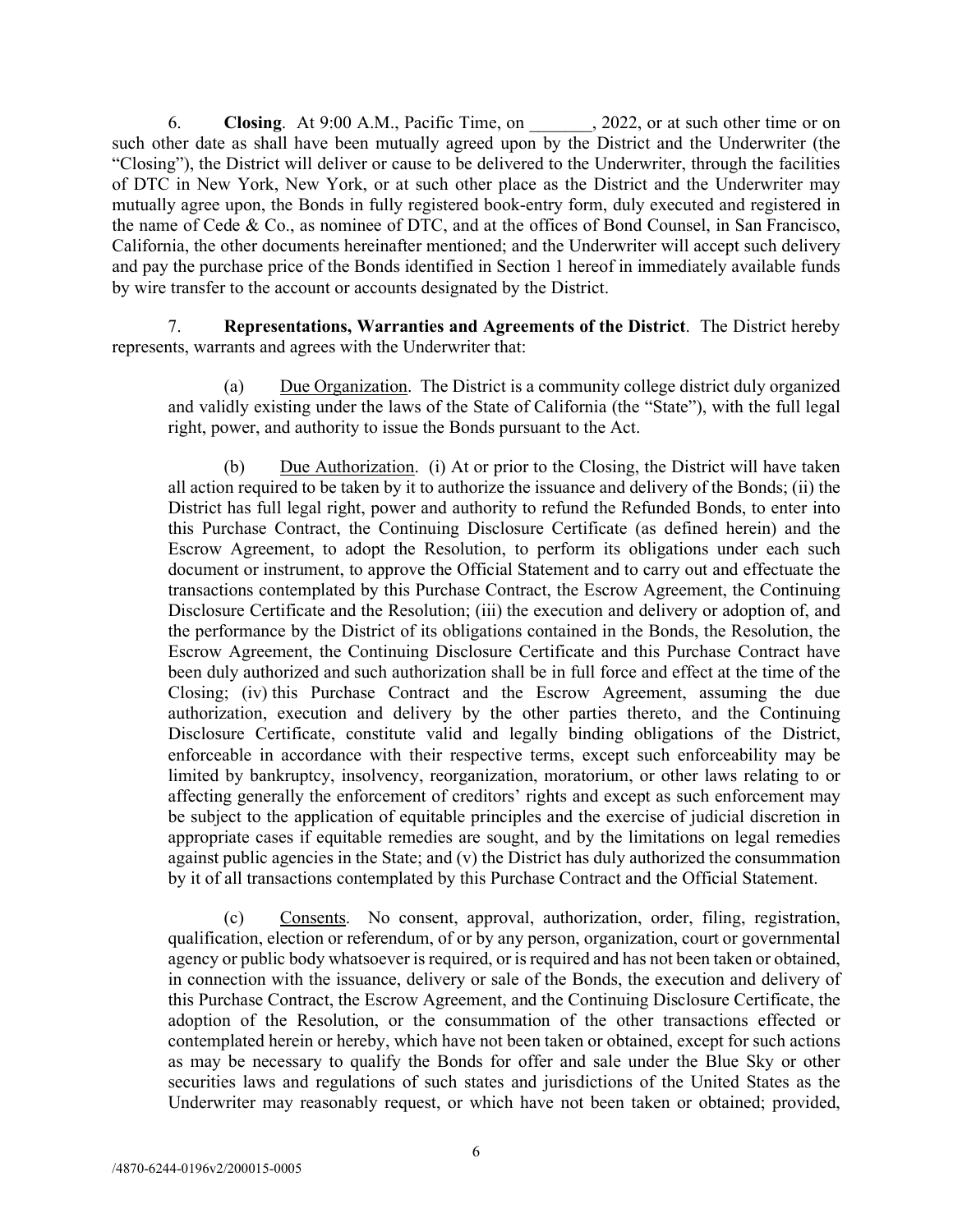however, that the District shall not be required to subject itself to service of process in any jurisdiction in which it is not so subject as of the date hereof.

(d) Internal Revenue Code. The District has complied with the requirements of the Internal Revenue Code of 1986, as amended (the "Code"), with respect to the Series A Bonds.

(e) No Default; No Conflicts. To the best of its knowledge, the District is not in breach of or default under any applicable constitutional provision, law or administrative regulation of the State or the United States relating to the issuance of the Bonds or any applicable judgment or decree or any loan agreement, indenture, bond, note, resolution, agreement or other instrument to which the District is a party or to which the District or any of its property or assets is otherwise subject, and no event which would have a material and adverse effect upon the financial condition of the District has occurred and is continuing which constitutes or with the passage of time or the giving of notice, or both, would constitute a default or event of default by the District under any of the foregoing. To the best knowledge of the District, the execution and delivery of the Bonds, this Purchase Contract, the Escrow Agreement and the Continuing Disclosure Certificate, and the adoption of the Resolution and compliance with the provisions on the District's part contained therein, will not conflict with or constitute a breach of or material default under any constitutional provision, administrative regulation, judgment, decree, loan agreement, indenture, bond, note, resolution, agreement or other instrument to which the District is a party or to which the District or any of its property or assets is otherwise subject nor will any such execution, delivery, adoption or compliance result in the creation or imposition of any lien, charge or other security interest or encumbrance of any nature whatsoever upon any of the property or assets of the District to be pledged to secure the Bonds or under the terms of any such law, regulation or instrument, except as provided by the Bonds and the Resolution.

(f) Litigation. As of the time of acceptance hereof, no action, suit, proceeding, hearing or investigation is pending or, to the best knowledge of the District, threatened against the District: (i) in any way affecting the existence of the District or in any way challenging the respective powers of the several offices of the District or of the titles of the officials of the District to such offices; (ii) seeking to restrain or enjoin the sale, issuance or delivery of any of the Bonds, the application of the proceeds of the sale of the Bonds, the levy or collection of *ad valorem* property taxes contemplated by the Resolution available to pay the principal of and interest on and Accreted Value of the Bonds, or in any way contesting or affecting the validity or enforceability of the Bonds, the Continuing Disclosure Certificate, this Purchase Contract, the Escrow Agreement or the Resolution or contesting the powers of the District or its authority with respect to the Bonds, the Continuing Disclosure Certificate, the Resolution or this Purchase Contract; or (iii) in which a final adverse decision could (a) materially adversely affect the operations or financial condition of the District or the consummation of the transactions contemplated by this Purchase Contract, the Continuing Disclosure Certificate, the Escrow Agreement or the Resolution, (b) declare this Purchase Contract to be invalid or unenforceable in whole or in material part, or (c) adversely affect the exclusion of the interest paid on the Series A Bonds from gross income for federal income tax purposes and the exemption of interest on the Bonds from State personal income taxation.

(g) No Other Debt. Between the date hereof and the Closing, without the prior written consent of the Underwriter, neither the District, nor any other person on behalf of the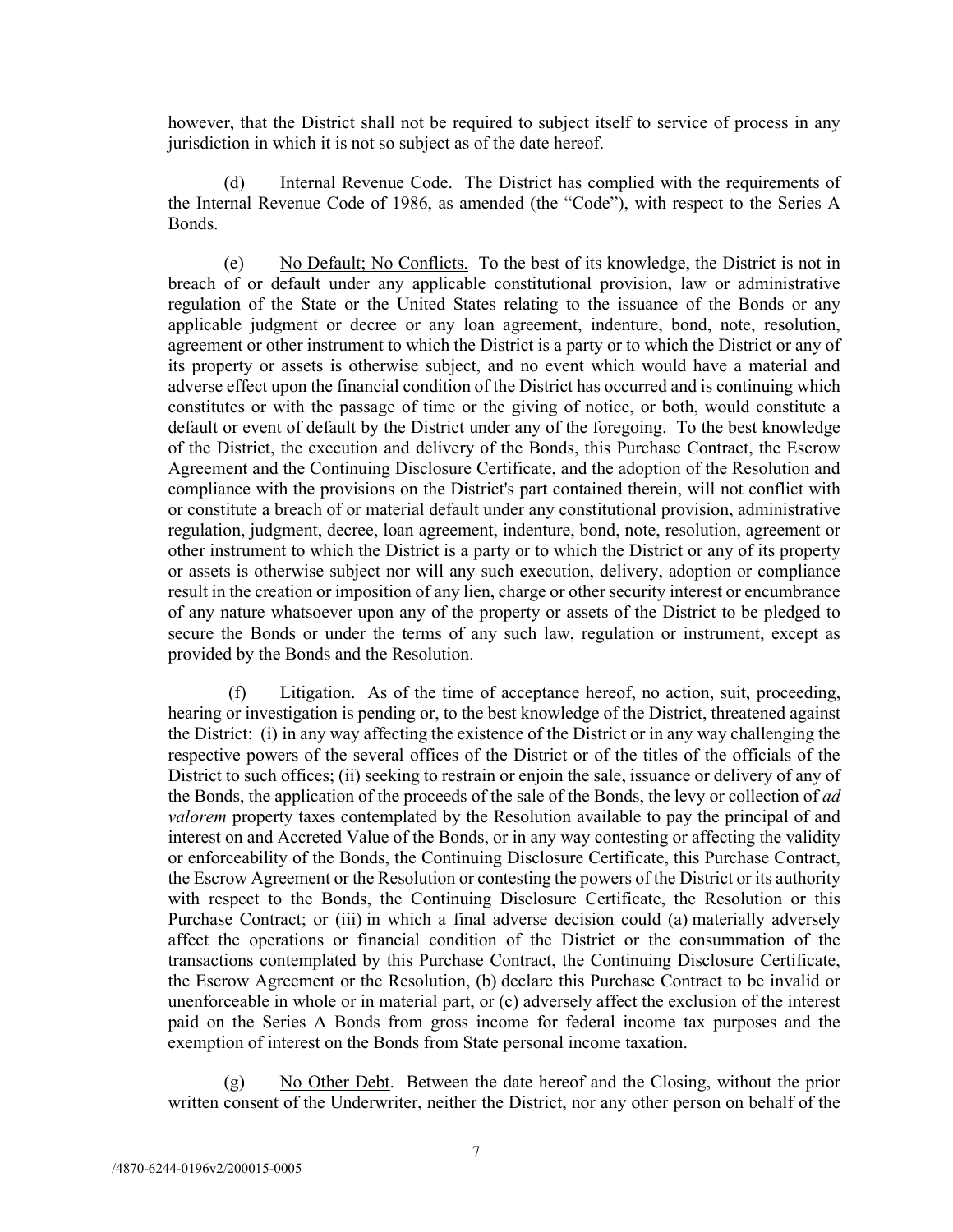District, will have issued in the name and on behalf of the District, any bonds, notes or other obligations for borrowed money except for such borrowings as may be described in or contemplated by the Official Statement.

(h) Certificates. Any certificates signed by any officer of the District and delivered to the Underwriter shall be deemed a representation and warranty by the District to the Underwriter, but not by the person signing the same, as to the statements made therein.

(i) Continuing Disclosure. In accordance with the requirements of the Rule and pursuant to the Resolution, at or prior to the Closing, the District shall have duly authorized, executed and delivered a Continuing Disclosure Certificate with respect to the Bonds (the "Continuing Disclosure Certificate") on behalf of each obligated person for which financial and/or operating data is presented in the Official Statement. The Continuing Disclosure Certificate shall be substantially in the form attached to the Official Statement in Appendix C. Except as otherwise disclosed in the Official Statement, the District has not, within the past five years, failed to comply in a material respect with any of its previous undertakings pursuant to the Rule to provide annual reports or notice of certain listed events.

Official Statement Accurate and Complete. The Preliminary Official Statement, as of the date thereof, did not contain any untrue statement of a material fact or omit to state any material fact necessary to make the statements therein, in the light of the circumstances under which they were made, not misleading. As of the date thereof and on the date of Closing, the Final Official Statement will not contain any untrue statement of a material fact or omit to state any material fact necessary to make the statements therein, in the light of the circumstances under which they were made, not misleading. The District makes no representation or warranty as to the information contained in or omitted from the Preliminary Official Statement or the Final Official Statement in reliance upon and in conformity with information furnished in writing to the District by or on behalf of the Underwriter specifically for inclusion therein.

If the Official Statement is supplemented or amended pursuant to Section 8(f) hereof, at the time of each supplement or amendment thereto and (unless subsequently again supplemented or amended pursuant to such paragraph) at all times subsequent thereto during the period up to and including the date of the Closing, the Official Statement as so supplemented or amended will not contain any untrue statement of a material fact or omit to state any material fact required to be stated therein or necessary to make the statements therein, in light of the circumstances under which made, not misleading.

 $(k)$  Levy of Tax. The District hereby agrees to take any and all actions as may be required by Mendocino and Lake Counties (the "Counties") or otherwise necessary in order to arrange for the levy and collection of *ad valorem* property taxes, payment of the Bonds, and the deposit and investment of Bond proceeds. In particular, the District hereby agrees to provide to the Auditor-Controllers of the Counties a copy of the Resolution, a copy of Appendix A hereto, and the full debt service schedule for the Bonds, in accordance with Education Code Section 15140(c) and policies and procedures of the Counties.

(l) No Material Adverse Change. The financial statements of, and other financial information regarding the District, in the Preliminary Official Statement and the Official Statement, fairly present the financial position and results of the District as of the dates and for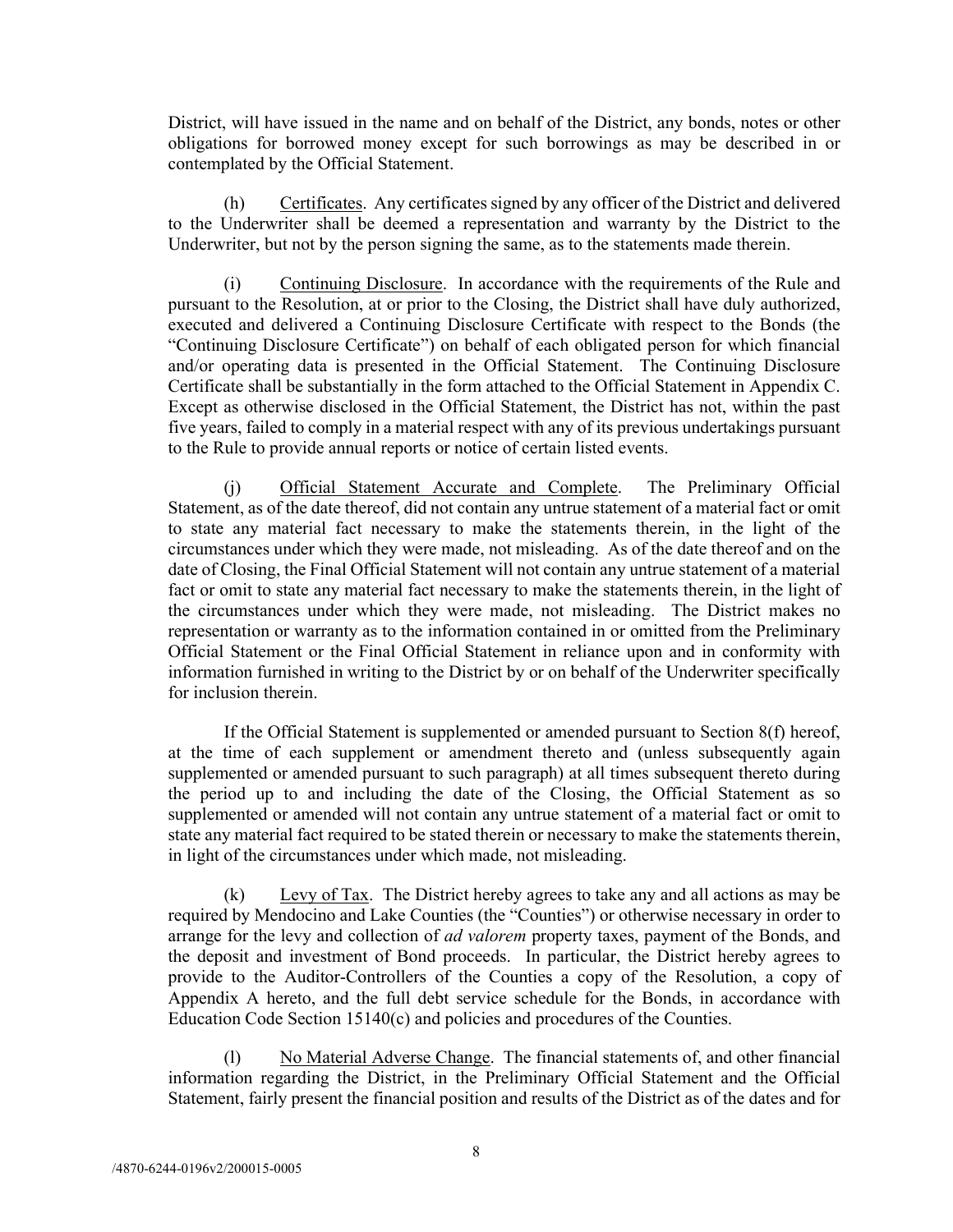the periods therein set forth. Prior to the Closing, there will be no adverse change of a material nature in such financial position, results of operations or condition, financial or otherwise, of the District.

(m) Representation Regarding Refunded Bonds. The District hereby represents that it has not entered into any contract or agreement that would limit or restrict the District's ability to refund the Refunded Bonds or enter into this Purchase Contract for the sale of the Bonds to the Underwriter.

that:

8. **Covenants of the District**. The District covenants and agrees with the Underwriter

(a) Securities Laws. The District will furnish such information, execute such instruments, and take such other action in cooperation with the Underwriter if and as the Underwriter may reasonably request in order to qualify the Bonds for offer and sale under the Blue Sky or other securities laws and regulations of such states and jurisdictions; provided, however, that the District shall not be required to consent to service of process in any jurisdiction in which it is not so subject as of the date hereof;

(b) Application of Proceeds. The District will apply the proceeds from the sale of the Bonds for the purposes specified in the Resolution;

(c) Official Statement. The District hereby agrees to deliver or cause to be delivered to the Underwriter, not later than the seventh (7th) business day following the date this Purchase Contract is signed, copies of a final Official Statement substantially in the form of the Preliminary Official Statement, with only such changes therein as shall have been accepted by the Underwriter and the District (such Official Statement with such changes, if any, and including the cover page and all appendices, exhibits, maps, reports and statements included therein or attached thereto being herein called the "Official Statement") in such quantities as may be requested by the Underwriter not later than five (5) business days following the date this Purchase Contract is signed, in order to permit the Underwriter to comply with paragraph (b)(4) of the Rule and with the rules of the MSRB. The District hereby authorizes the Underwriter to use and distribute the Official Statement in connection with the offering and sale of the Bonds;

(d) Subsequent Events. The District hereby agrees to notify the Underwriter of any event or occurrence that may affect the accuracy or completeness of any information set forth in the Official Statement relating to the District, until the date which is twenty-five (25) days following the End of the Underwriting Period;

(e) References. References herein to the Preliminary Official Statement and the final Official Statement include the cover page, the inside cover pages, and all appendices, exhibits, maps, reports and statements included therein or attached thereto;

(f) Amendments to Official Statement. During the period ending on the 25th day after the End of the Underwriting Period (or such other period as may be agreed to by the District and the Underwriter), the District (i) shall not supplement or amend the Official Statement or cause the Official Statement to be supplemented or amended without the prior written consent of the Underwriter and (ii) shall notify the Underwriter promptly if any event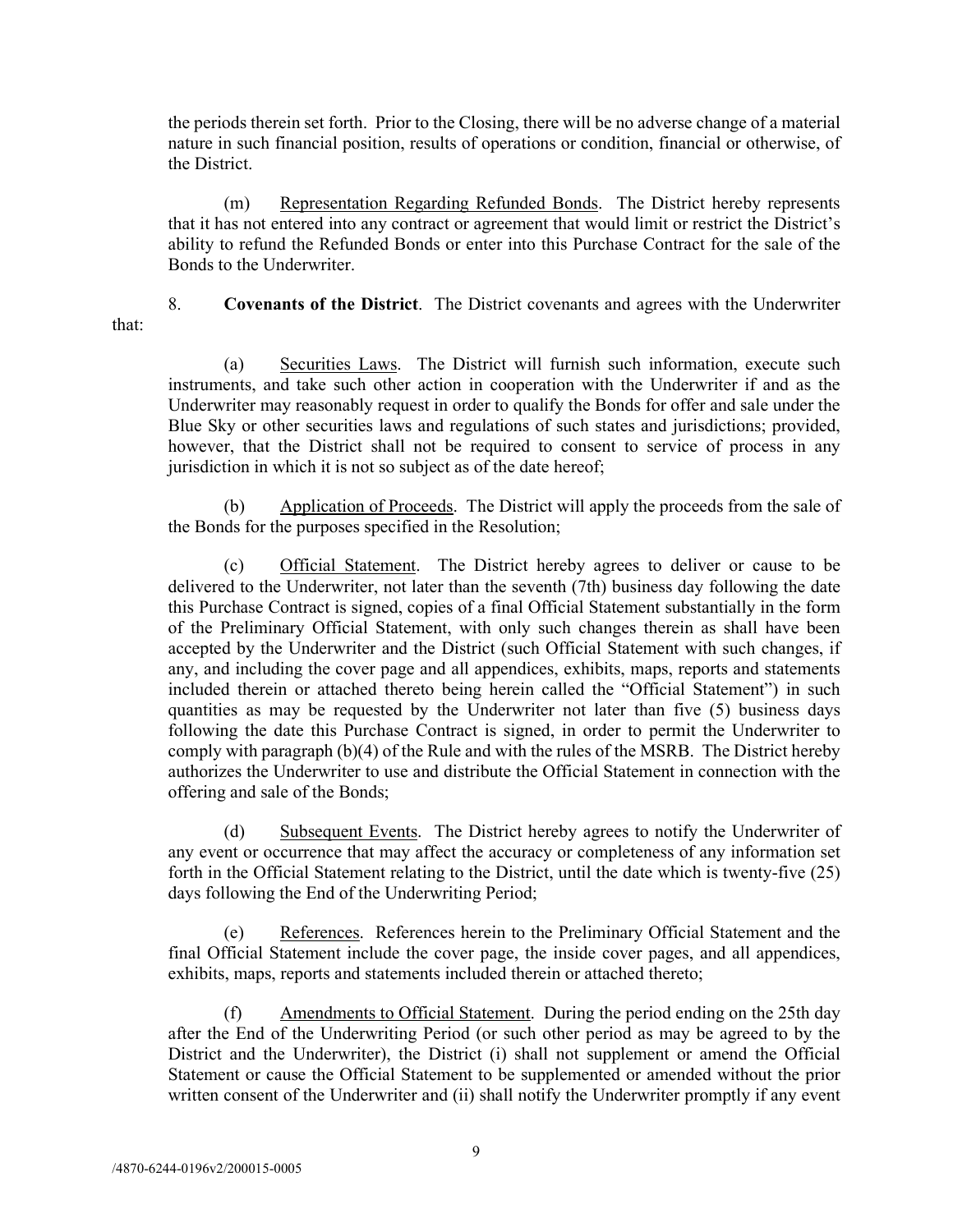shall occur, or information comes to the attention of the District, that is reasonably likely to cause the Official Statement (whether or not previously supplemented or amended) to contain any untrue statement of a material fact or to omit to state a material fact necessary to make the statements therein, in the light of the circumstances under which they were made, not misleading. If, in the opinion of the Underwriter or the District, such event requires the preparation and distribution of a supplement or amendment to the Official Statement, the District, at its own expense, shall prepare and furnish to the Underwriter such number of copies of the supplement or amendment to the Official Statement, in form and substance mutually agreed upon by the District and the Underwriter, as the Underwriter may reasonably request. If such notification shall be given subsequent to the Closing, the District also shall furnish, or cause to be furnished, at its own expense, such additional legal opinions, certificates, instruments and other documents as the Underwriter may reasonably deem necessary to evidence the truth and accuracy of any such supplement or amendment to the Official Statement; and

(g) End of the Underwriting Period. For purposes of this Purchase Contract, the "End of the Underwriting Period" is used as defined in the Rule and shall occur on the later of (A) the date of Closing or (B) when the Underwriter no longer retains an unsold balance of the Bonds; unless otherwise advised in writing by the Underwriter on or prior to the Closing Date, or otherwise agreed to by the District and the Underwriter, the District may assume that the End of the Underwriting Period is the date of Closing.

9. **Representations, Warranties and Agreements of the Underwriter.** The Underwriter represents to and agrees with the District, as of the date hereof and as of the date of Closing:

(a) The Underwriter is duly authorized to execute this Purchase Contract and to take any action under this Purchase Contract required to be taken by it.

(b) The Underwriter is in compliance with MSRB Rule G-37 with respect to the District, and is not prohibited thereby from acting as the underwriter with respect to securities of the District.

(c) The Underwriter has, and has had, no financial advisory relationship as that term is defined in Government Code Section 53590(c) or MSRB Rule G-23 with the District with respect to the Bonds, and no investment firm controlling, controlled by or under common control with the Underwriter has or has had any such financial advisory relationship.

10. **Conditions to Closing**. The Underwriter has entered into this Purchase Contract in reliance upon the representations, warranties and covenants of the District contained herein and the performance by the District of its obligations hereunder, both as of the date hereof and as of the date of Closing. The Underwriter's obligations under this Purchase Contract are and shall be subject at the option of the Underwriter, to the following further conditions at the Closing:

(a) Representations True. The representations and warranties of the District contained herein shall be true, complete and correct in all material respects at the date hereof and at and as of the Closing, as if made at and as of the Closing, and the statements made in all certificates and other documents delivered to the Underwriter at the Closing pursuant hereto shall be true, complete and correct in all material respects on the date of the Closing; and the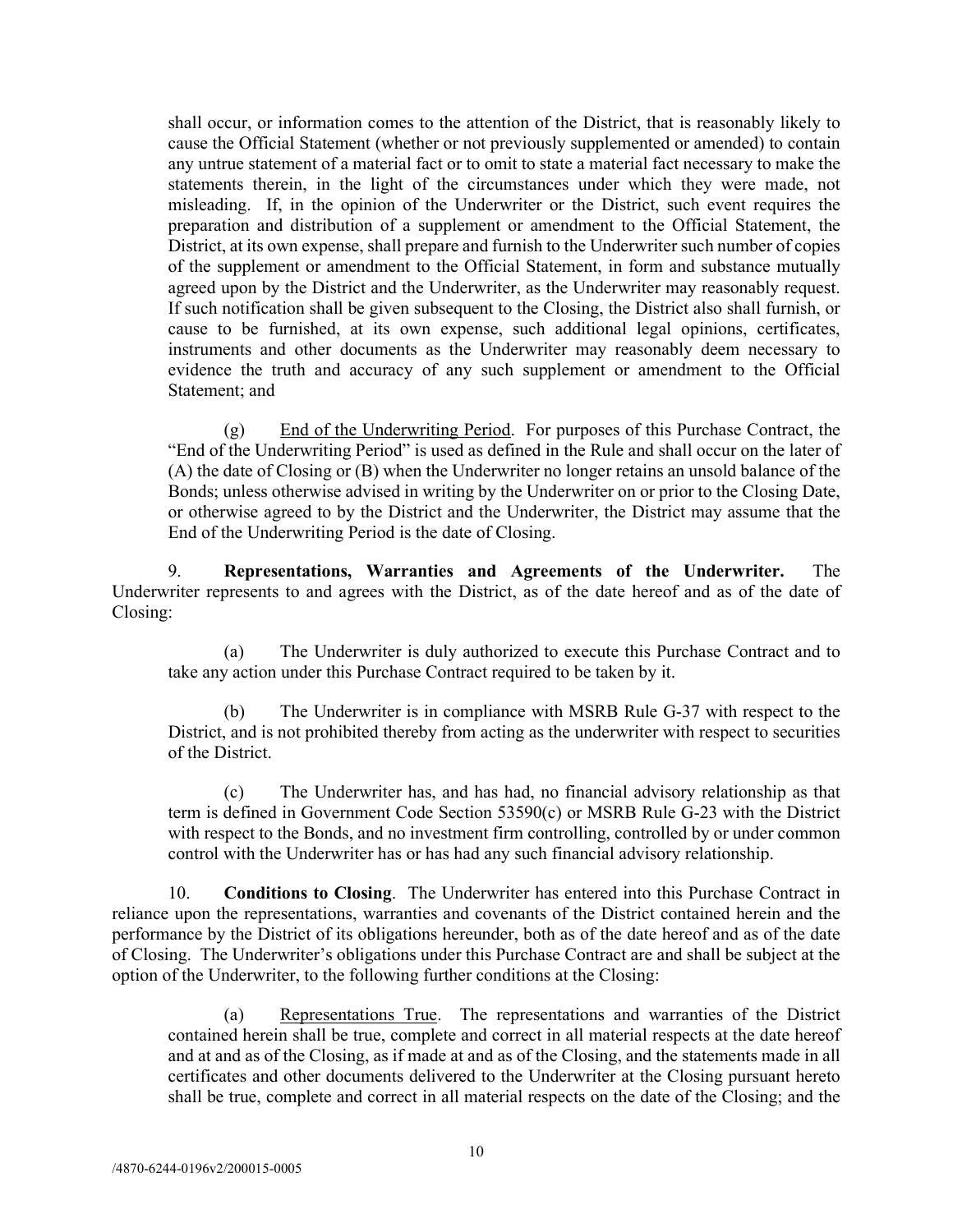District shall be in compliance with each of the agreements made by it in this Purchase Contract;

(b) Obligations Performed. At the time of the Closing, (i) the Official Statement, this Purchase Contract, the Escrow Agreement, the Continuing Disclosure Certificate and the Resolution shall be in full force and effect and shall not have been amended, modified or supplemented except as may have been agreed to in writing by the Underwriter; (ii) all actions under the Act which, in the opinion of Bond Counsel, shall be necessary in connection with the transactions contemplated hereby, shall have been duly taken and shall be in full force and effect; and (iii) the District shall perform or have performed all of its obligations required under or specified in the Resolution, this Purchase Contract, the Continuing Disclosure Certificate, the Escrow Agreement, or the Official Statement to be performed at or prior to the Closing;

Adverse Rulings. To the best knowledge of the District, no decision, ruling or finding shall have been entered by any court or governmental authority since the date of this Purchase Contract (and not reversed on appeal or otherwise set aside), or shall be pending or threatened which has any of the effects described in Section 7(f) hereof or contesting in any way the completeness or accuracy of the Official Statement;

(d) Marketability. Between the date hereof and the Closing, the market price or marketability of, or the ability of the Underwriter to enforce contracts for the sale of the Bonds, at the initial offering prices of the Bonds set forth in the Official Statement, shall not have been materially adversely affected in the evidenced judgment of the Underwriter by reason of any of the following:

(1) legislation enacted or introduced by Congress, or passed by either House thereof, or favorably reported for passage thereto by any Committee of such House to which such legislation has been referred for consideration, or by the State legislature, or introduced in the Congress or recommended for passage by the President of the United States, or a decision rendered by a court of the United States or the State or by the United States Tax Court, or an order, ruling, regulation (final, temporary or proposed) or official statement issued or made:

(i) by or on behalf of the United States Treasury Department, or by or on behalf of the Internal Revenue Service, with the purpose or effect, directly or indirectly, of changing, directly or indirectly, the federal income tax consequences of interest on the Series A Bonds or State tax consequences of interest on the Bonds or of obligations of the general character of the Bonds in the hands of the holders thereof; or

(ii) by or on behalf of the SEC, or any other governmental agency having jurisdiction over the subject matter thereof, to the effect that the Bonds, or obligations of the general character of the Bonds, including any and all underlying arrangements, are not exempt from registration under the Securities Act of 1933, as amended;

(2) (i) any outbreak or escalation of hostilities affecting the United States, the declaration by the United States of a national or international emergency or war, or engagement in or material escalation of major military hostilities by the United States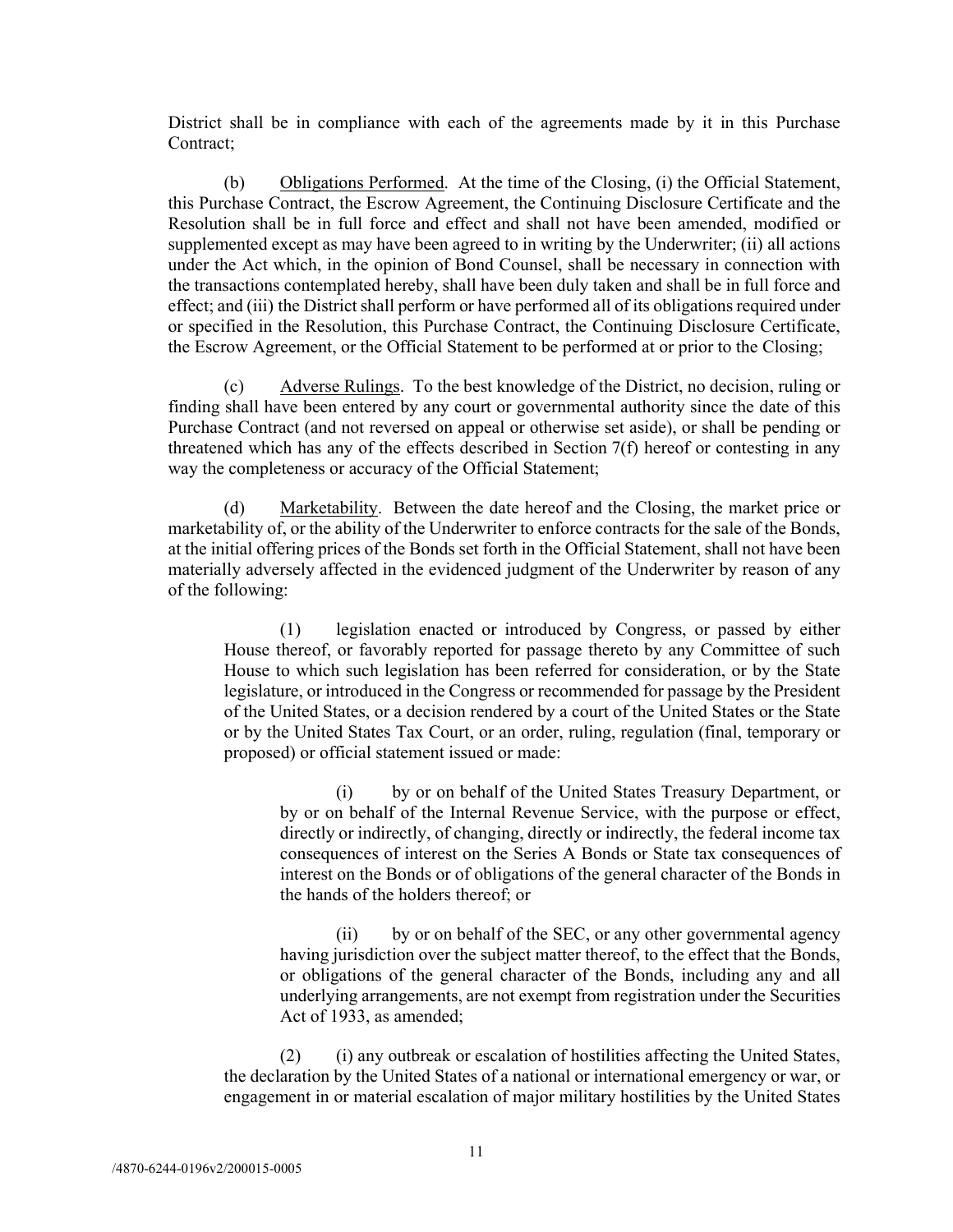or the occurrence or escalation of any other national emergency, or (ii) any other calamity or crisis relating to the effective operation of the government or the financial community in the United States;

(3) the declaration of a general banking moratorium by federal, New York State or State authorities having appropriate jurisdiction, or the general suspension of trading on any national securities exchange;

(4) the imposition by the New York Stock Exchange, other national securities exchange, or any governmental authority, of any material restrictions not now in force with respect to the Bonds, or obligations of the general character of the Bonds, or securities generally, or the material increase of any such restrictions now in force, including those relating to the extension of credit by, or the charge to the net capital requirements of, the Underwriter;

(5) an order, decree or injunction of any court of competent jurisdiction, or order, filing, regulation or official statement by the SEC, or any other governmental agency having jurisdiction over the subject matter thereof, issued or made to the effect that the issuance, offering or sale of obligations of the general character of the Bonds, or the issuance, offering or sale of the Bonds, as contemplated hereby or by the Official Statement, is or would be in violation of the federal securities laws, as amended and then in effect;

(6) the occurrence or provision of notice of any intended downgrading, suspension, withdrawal, or negative change in credit watch status by any national rating service to the outstanding indebtedness of the District;

(7) the occurrence, since the date hereof, of any materially adverse change in the affairs or financial condition of the District;

(8) the suspension by the SEC of trading in the outstanding securities of the District;

(9) any amendment shall have been made to the federal or State Constitution or action by any federal or State court, legislative body, regulatory body, or other authority materially adversely affecting the tax status of the District, its property, income securities (or interest thereon) or the validity or enforceability of the levy of *ad valorem* property taxes to pay principal of and interest on and Accreted Value of the Bonds;

(10) the purchase of and payment for the Bonds by the Underwriter, or the resale of the Bonds by the Underwriter, on the terms and conditions herein provided shall be prohibited by any applicable law, governmental authority, board, agency or commission; or

(11) any event occurring, or information becoming known which makes untrue in any material adverse respect any statement or information contained in the Official Statement, or has the effect that the Official Statement contains any untrue statement of a material fact or omits to state a material fact necessary to make the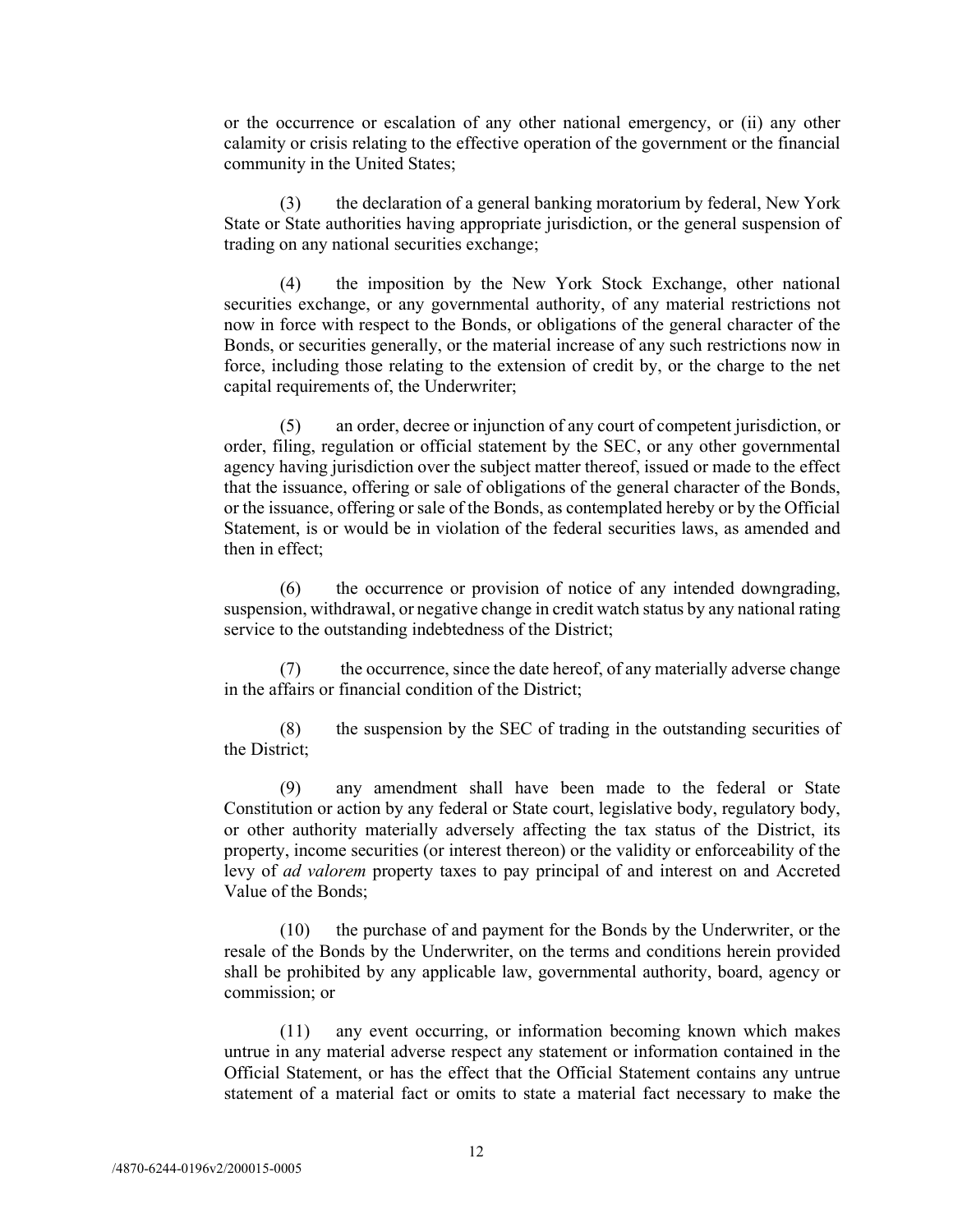statements made therein, in light of the circumstances under which they were made, not misleading.

(e) Delivery of Documents. At or prior to the date of the Closing, the Underwriter shall receive copies of the following documents satisfactory in form and substance to the Underwriter:

(1) Bond Opinions; Defeasance Opinion. (i) The approving opinions of Bond Counsel, as to the validity of the Bonds and the tax-exempt status of the Series A Bonds, dated the date of the Closing, addressed to the District in substantially the forms set forth in the Preliminary Official Statement and Official Statement as Appendix A; and (ii) a defeasance opinion of Bond Counsel, addressed to the District and the Underwriter, with respect to the effective defeasance of the Refunded Bonds, and including therein an opinion that the Escrow Agreement has been duly authorized and delivered by the District and, assuming due authorization, execution and delivery by the Escrow Agent, is a valid and binding agreement of the District;

(2) Reliance Letter. A reliance letter from Bond Counsel to the effect that the Underwriter can rely upon the opinions described in  $(e)(1)(i)$  above;

(3) Supplemental Opinion of Bond Counsel. A supplemental opinion of Bond Counsel addressed to the District and the Underwriter, dated as of the date of Closing, substantially to the following effect:

(A) the description of the Bonds and the security for the Bonds and statements in the Official Statement on the cover page thereof and under the captions "INTRODUCTION," "THE BONDS," "LEGAL MATTERS -Continuing Disclosure – Current Undertaking" and "TAX MATTERS," to the extent they purport to summarize certain provisions of the Bonds, the Resolution, the Continuing Disclosure Certificate and the form and content of Bond Counsel's approving opinion with respect to the treatment of interest on the Bonds under State or federal law, fairly and accurately summarize the matters purported to be summarized therein; provided that Bond Counsel need not express any opinion with respect to (i) any information contained in Appendices B, D, E, or F to the Official Statement, (ii) financial or statistical data or forecasts, numbers, charts, tables, estimates, projections, assumptions or expressions of opinion contained in the Official Statement, including in any of the appendices thereto, (iii) information with respect to The Depository Trust Company or its book-entry only system included therein, (iv) any CUSIP numbers or information relating thereto, (v) the District's compliance with its obligations to file annual reports or provide notice of the events described in Rule 15c2-12 promulgated under the Securities Act of 1934, as amended, (vi) any information with respect to the Underwriter or underwriting matters with respect to the Bonds, including but not limited to information under the caption "MISCELLANEOUS – Underwriting," and (vii) any information with respect to the rating on the Bonds and the rating agency referenced therein, including but not limited to information under the caption "MISCELLANEOUS – Rating";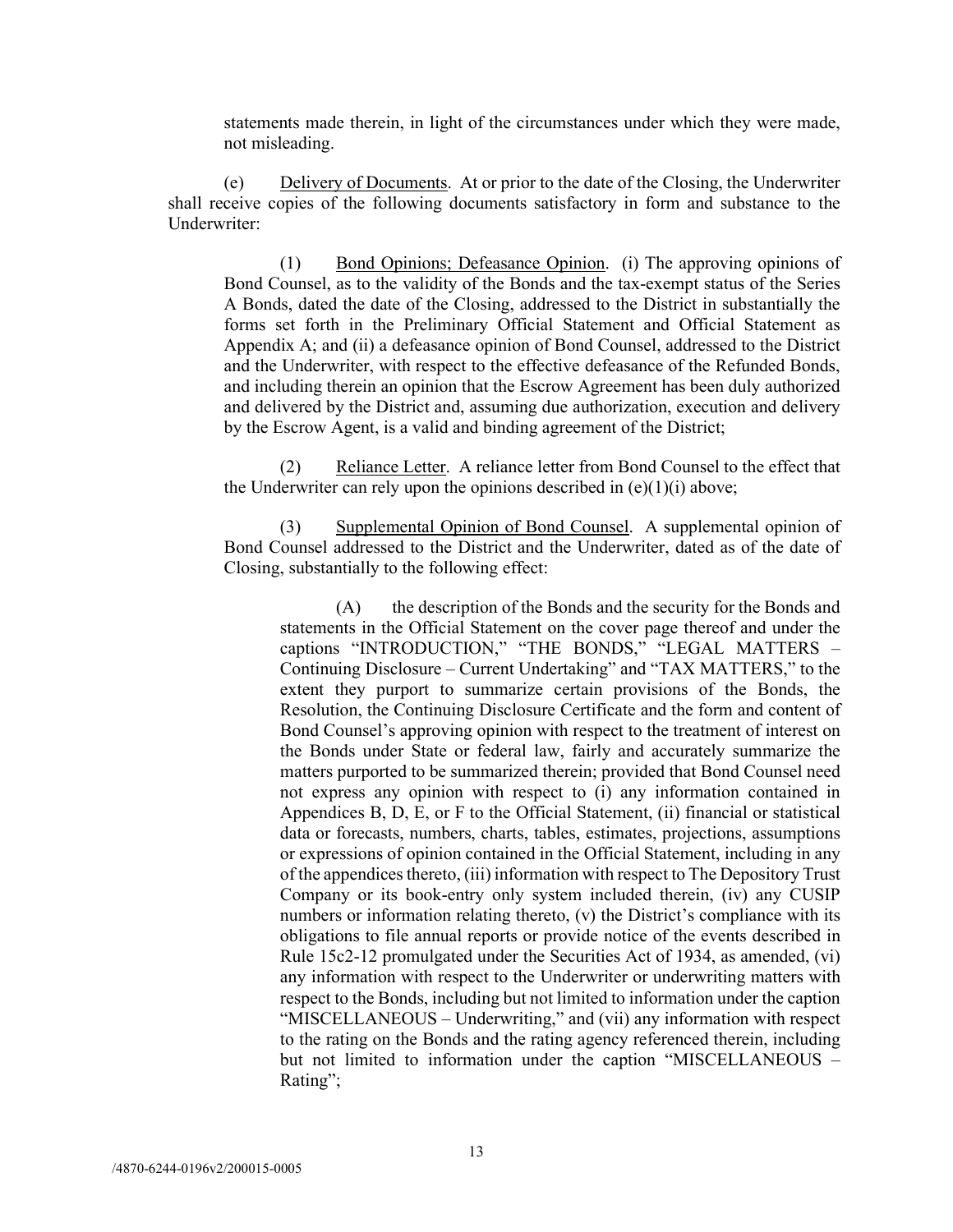(B) the Continuing Disclosure Certificate and this Purchase Contract have each been duly authorized, executed and delivered by the District and, assuming due authorization, execution and delivery by all the other parties thereto, constitute legal, valid and binding agreements of the District enforceable in accordance with their respective terms, except as enforcement thereof may be limited by bankruptcy, insolvency, reorganization, moratorium or other laws relating to or affecting generally the enforcement of creditors' rights and except as such enforcement may be subject to the application of equitable principles and the exercise of judicial discretion in appropriate cases if equitable remedies are sought and by the limitations on legal remedies against public agencies in the State; and

(iii) the Bonds are exempt from registration pursuant to the Securities Act of 1933, as amended, and the Resolution is exempt from qualification as an indenture pursuant to the Trust Indenture Act of 1939, as amended;

(4) Disclosure Counsel Letter. A letter from Stradling Yocca Carlson & Rauth, a Professional Corporation, dated the date of Closing and addressed to the District, substantially to the effect that based on such counsel's participation in conferences with the Underwriter, the District, and others, during which conferences the contents of the Official Statement and related matters were discussed, and in reliance thereon and on the records, documents, certificates and opinions described therein, such counsel advises the District, as a matter of fact and not opinion, that during the course of its engagement as Disclosure Counsel no information came to the attention of such counsel's attorneys rendering legal services in connection with such representation which caused such counsel to believe that the Official Statement as of its date contained any untrue statement of a material fact or omitted to state any material fact necessary in order to make the statements made therein, in the light of the circumstances under which they were made, not misleading (provided that Disclosure Counsel need not express any opinion with respect to (i) any information contained in Appendices B, D, E or F to the Official Statement, (ii) financial or statistical data or forecasts, numbers, charts, tables, estimates, projections, assumptions or expressions of opinion contained in the Official Statement, including in any of the appendices thereto, (iii) information with respect to The Depository Trust Company or its bookentry only system included therein, (iv) any CUSIP numbers or information relating thereto, (v) the District's compliance with its obligations to file annual reports or provide notice of the events described in Rule 15c2-12 promulgated under the Securities Act of 1934, (vi) any information with respect to the Underwriter or underwriting matters with respect to the Bonds, including but not limited to information under the caption "MISCELLANEOUS – Underwriting," and (vii) any information with respect to the rating on the Bonds and the rating agency referenced therein, including but not limited to information under the caption "MISCELLANEOUS – Rating");

(5) Certificate of the District. A certificate signed by appropriate officials of the District to the effect that (i) such officials are authorized to execute this Purchase Contract, (ii) the representations, agreements and warranties of the District herein are true and correct in all material respects as of the date of Closing, (iii) the District has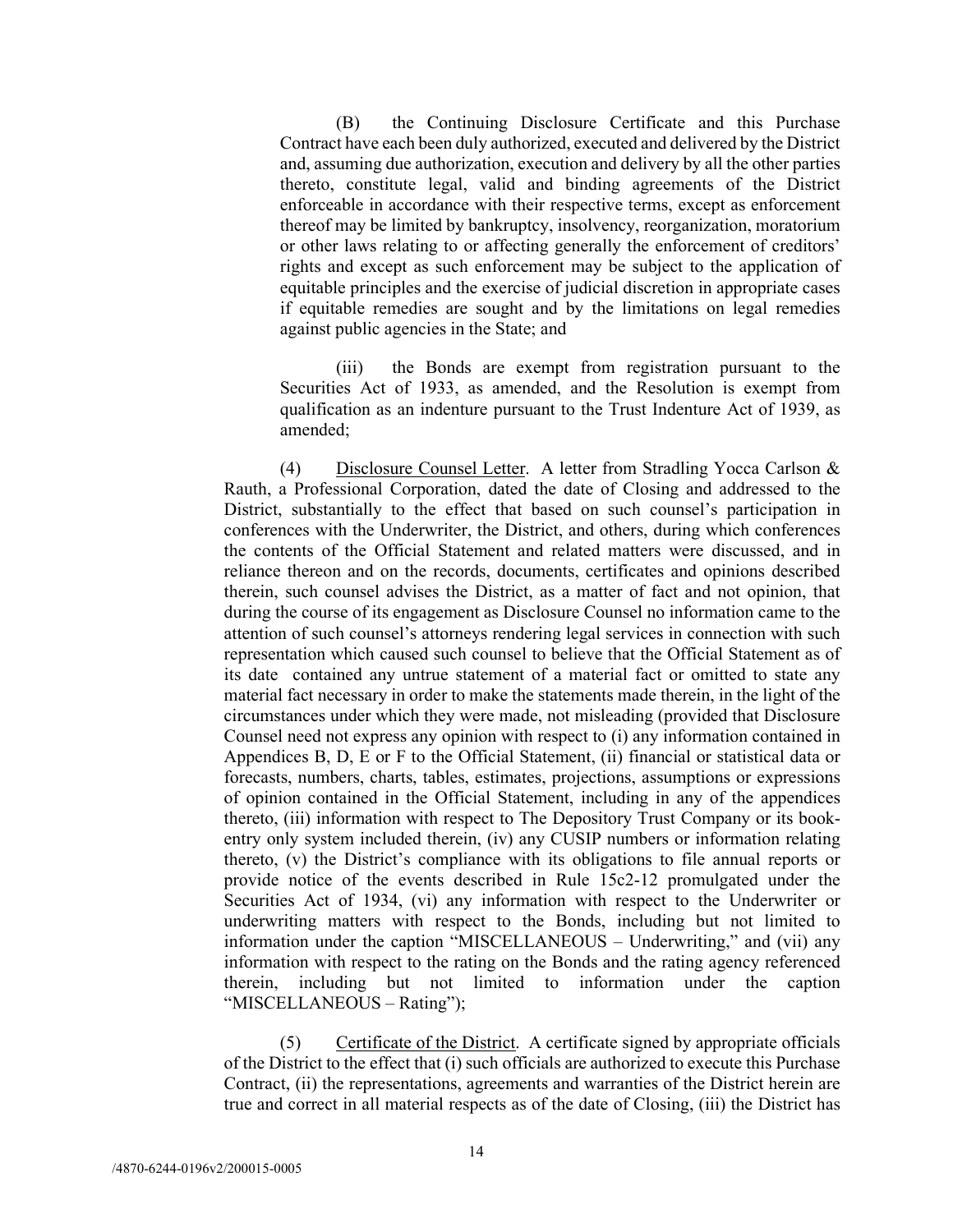complied with all the terms of the Resolution, the Escrow Agreement, the Continuing Disclosure Certificate and this Purchase Contract to be complied with by the District prior to or concurrently with the Closing, and, as to the District, such documents are in full force and effect, (iv) such District officials have reviewed the Official Statement and on such basis certify that the Official Statement does not contain any untrue statement of a material fact or omit to state a material fact necessary to make the statements therein, in light of the circumstances in which they were made, not misleading, (v) the Bonds being delivered on the date of the Closing to the Underwriter under this Purchase Contract substantially conform to the descriptions thereof contained in the Resolution, (vi) no event concerning the District has occurred since the date of the Official Statement which has not been disclosed therein or in any supplement thereto, but should be disclosed in order to make the statements in the Official Statement in light of the circumstances in which they were made not misleading, and (vii) there is no action, suit, proceeding, inquiry or investigation, at law or in equity, before or by any court or public body, pending or, to the best knowledge of such officials, threatened against the District, contesting in any way the completeness or accuracy of the Official Statement, the issuance of the Bonds by the District or the due adoption of the Resolution;

(6) Arbitrage. A nonarbitrage and tax certificate of the District in form satisfactory to Bond Counsel, as related to the Series A Bonds;

(7) Rating. Evidence satisfactory to the Underwriter (i) that the Bonds have been rated " \_\_\_" by Moody's Investors Service ("Moody's"), and (ii) that such rating has not been revoked or downgraded;

Resolution. A certificate, together with a fully executed copy of the Resolution, of the an authorized officer of the District to the effect that:

(i) such a copy is a true and correct copy of the Resolution; and

(ii) the Resolution was duly adopted and has not been modified, amended, rescinded or revoked and is in full force and effect on the date of the Closing;

(9) Preliminary Official Statement. A certificate of the appropriate official of the District evidencing his or her determinations respecting the Preliminary Official Statement in accordance with the Rule;

(10) Continuing Disclosure Certificate. An executed copy of the Continuing Disclosure Certificate, substantially in the form presented in the Official Statement as Appendix C thereto;

(11) Certificate of the Paying Agent. A certificate of the Paying Agent, dated the date of Closing, signed by a duly authorized officer thereof, and in form and substance satisfactory to the Underwriter, substantially to the effect that (i) the Paying Agent is qualified to accept and perform the duties and obligations of Paying Agent imposed upon the Paying Agent by that certain Paying Agent Agreement, by and between the District and the Paying Agent (the "Paying Agent Agreement") and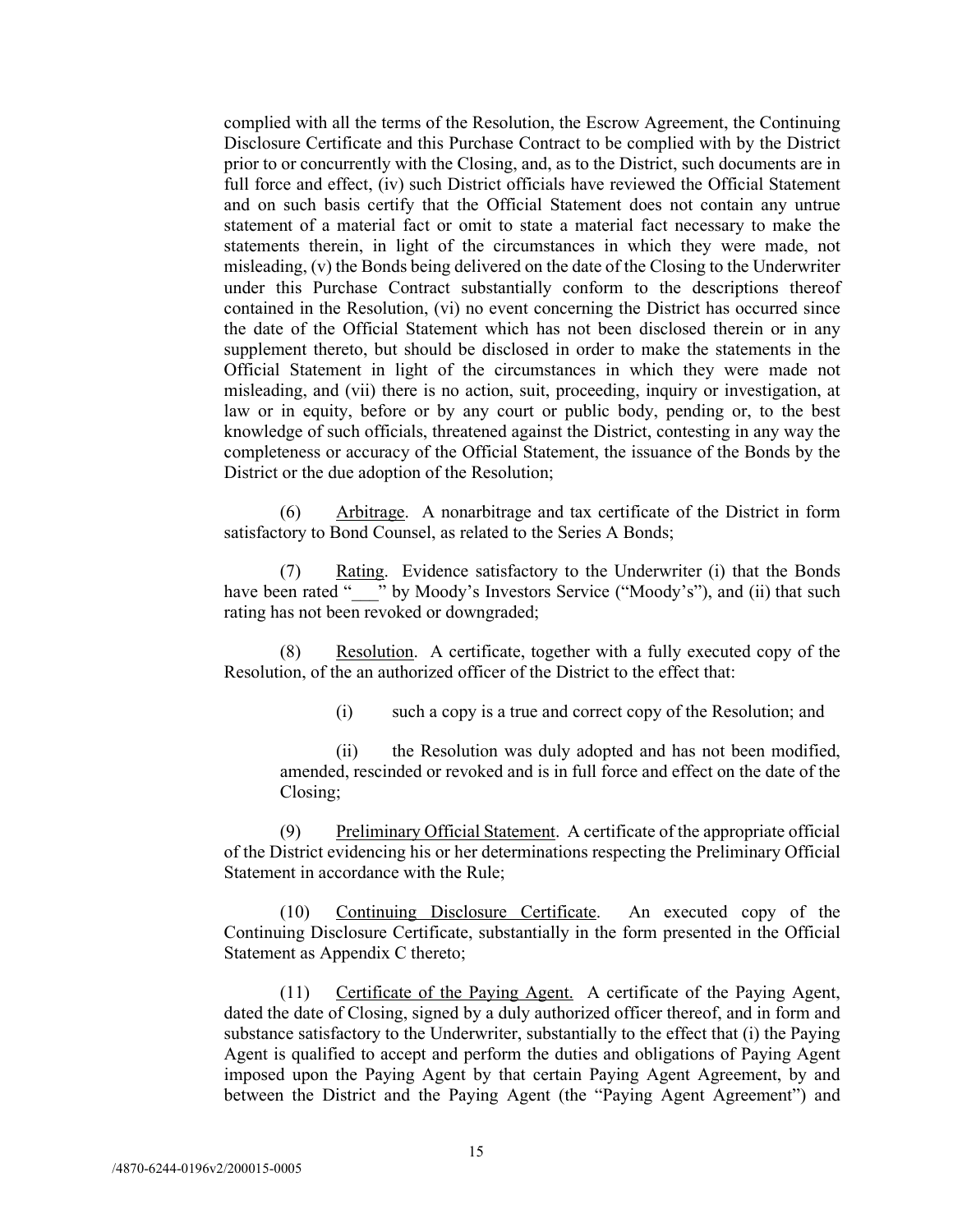confirms acceptances of such duties and obligations; (ii) to the best knowledge of the Paying Agent, the representations and agreements of the Paying Agent in the Paying Agent Agreement are true and correct in all material respects as of the Closing; (iii) the Paying Agent is duly authorized to enter into the Paying Agent Agreement, and when the Paying Agent Agreement is duly executed and delivered by the parties thereto, the Paying Agent Agreement will constitute a valid and binding obligation of the Paying Agent in accordance with its terms; and (iv) no litigation is pending or, to the best of the Paying Agent's knowledge, threatened (either in state or federal courts) (a) seeking to restrain or enjoin the delivery by the Paying Agent of any of the Bonds, or (b) in any way contesting or affecting any authority of the Paying Agent for the delivery of the Bonds or the validity or enforceability of the Bonds or any agreement with the Paying Agent;

(12) Certificate of the Escrow Agent. A certificate of the Escrow Agent, dated the date of Closing, signed by a duly authorized officer of the Escrow Agent, to the effect that (i) the Escrow Agent has all necessary power and authority to enter into and perform its duties under the Escrow Agreement; (ii) the Escrow Agent has duly authorized, executed and delivered the Escrow Agreement, and, assuming due authorization, execution and delivery by the District, the Escrow Agreement constitutes the valid and binding agreement of the Escrow Agent enforceable against the Escrow Agent in accordance with its terms, except as enforceability may be subject to bankruptcy, insolvency, reorganization, moratorium or similar laws affecting creditors' rights and to the application of equitable principles; (iii) the execution and delivery of the Escrow Agreement and compliance with the provisions thereof have been duly authorized by all necessary corporate action on the part of the Escrow Agent and, to the best knowledge of the Escrow Agent, will not conflict with or constitute a breach of or default under any law, administrative regulation, court decree, resolution, charter, bylaws or any agreement to which the Escrow Agent is subject or by which it is bound; and (iv) no litigation is pending or, to the best knowledge of the Escrow Agent, threatened (either in state or federal courts) against the Escrow Agent in any way contesting or affecting the validity or enforceability of the Bonds or the Escrow Agreement;

(13) Verification Report. A report and opinion of Causey Demgen & Moore P.C. (the "Verification Agent") with respect to the sufficiency of the funds or securities and investment earnings thereon, held under the Escrow Agreement to refund the Refunded Bonds as provided in the Escrow Agreement;

(14) Escrow Agreement. An executed copy of the Escrow Agreement by and between the District and the Escrow Agent;

(15) Other Documents. Such additional legal opinions, certificates, proceedings, instruments and other documents as Bond Counsel or the Underwriter may reasonably request to evidence compliance (i) by the District with legal requirements, (ii) the truth and accuracy, as of the time of Closing, of the representations of the District herein contained and of the Official Statement, and (iii) the due performance or satisfaction by the District at or prior to such time of all agreements then to be performed and all conditions then to be satisfied by the District.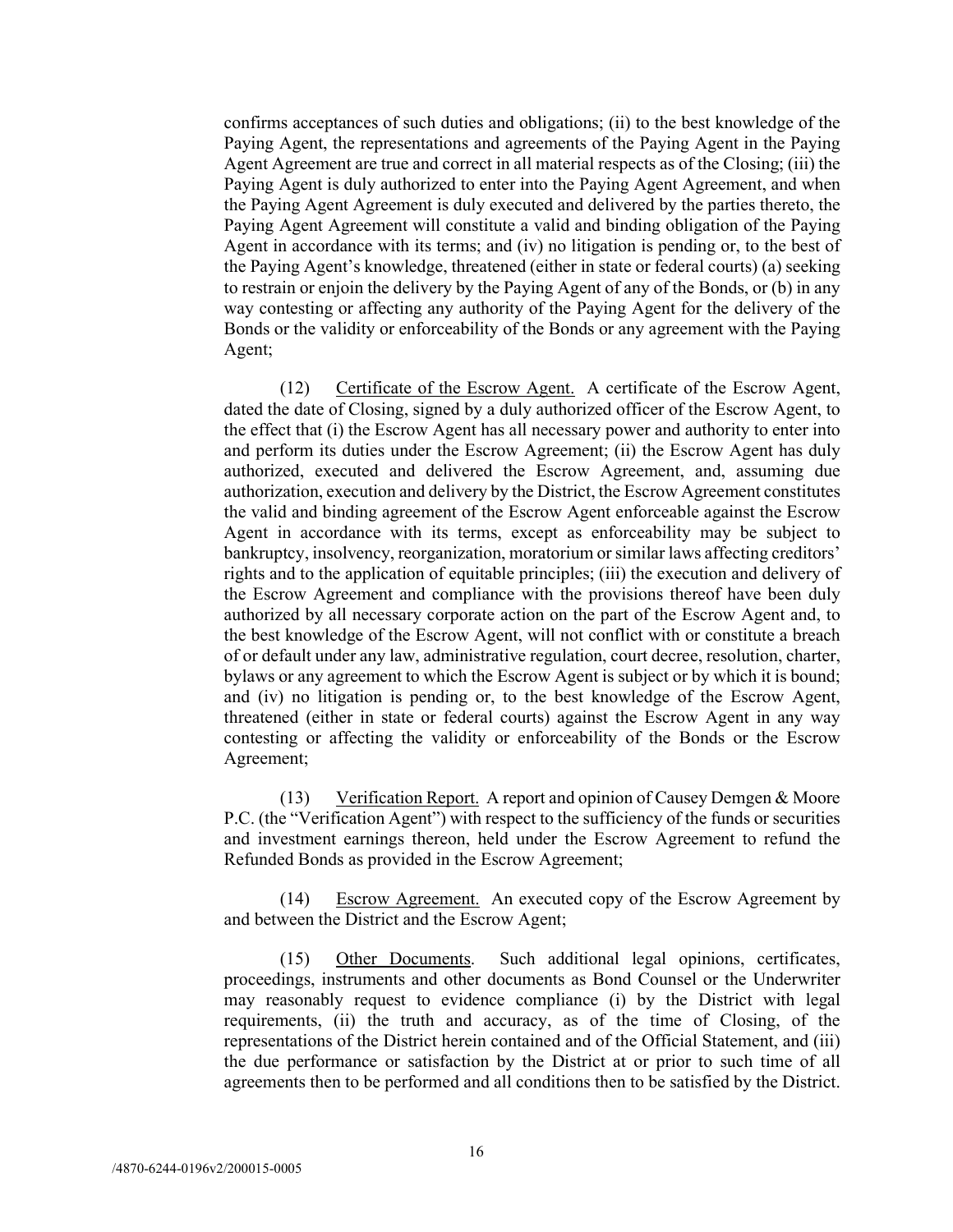(f) Termination. Notwithstanding anything to the contrary herein contained, if for any reason whatsoever the Bonds shall not have been delivered to the Underwriter as provided in Section 6 hereof, then the obligation to purchase Bonds hereunder shall terminate and be of no further force or effect except with respect to the obligations of the District and the Underwriter under Section 12(c) and Section 14 hereof.

If the District is unable to satisfy the conditions to the Underwriter's obligations contained in this Purchase Contract or if the Underwriter's obligations shall be terminated for any reason permitted by this Purchase Contract, this Purchase Contract may be cancelled by the Underwriter at, or at any time prior to, the time of Closing. Notice of such cancellation shall be given to the District in writing, or if by telephone, confirmed in writing. Notwithstanding any provision herein to the contrary, the performance of any and all obligations of the District hereunder and the performance of any and all conditions contained herein for the benefit of the Underwriter may be waived by the Underwriter in writing at its sole discretion.

11. **Conditions to Obligations of the District**. The performance by the District of its obligations is conditioned upon (i) the performance by the Underwriter of its obligations hereunder; and (ii) receipt by the District and the Underwriter of opinions and certificates being delivered at the Closing by persons and entities other than the District.

12. **Expenses**. (a) To the extent that the transactions contemplated by this Purchase Contract are consummated, the District shall pay (or cause to be paid), and the Underwriter shall be under no obligation to pay, costs of issuance of the Bonds from proceeds thereof, including but not limited to the following (i) the fees and disbursements of the District's Bond Counsel and Disclosure Counsel; (ii) the cost of the preparation, printing and delivery of the Bonds; (iii) the fees for a bond rating; (iv) the cost of the printing and distribution of the Preliminary Official Statement and the Official Statement; (v) the initial fees of the Paying Agent and Fiscal Agent (as defined herein); (vi) the fees of the Verification Agent; (vii) the initial fees of the Escrow Agent; (viii) expenses for travel, lodging, and subsistence related to rating agency visits and other meetings connected to the authorization, sale, issuance and distribution of the Bonds; and (ix) all other fees and expenses incident to the issuance and sale of the Bonds. The District hereby directs the Underwriter to wire, at the Closing, a portion of the purchase price of the Bonds not-to-exceed  $\beta$  to U.S. Bank National Association, as fiscal agent to the District (the "Fiscal Agent"), for the payment of costs of issuance of the Bonds, of which \$ is attributable to the costs of issuance of the Series A Bonds, is attributable to the costs of issuance of the Series A Bonds, and \$ is attributable to the costs of issuance of the Series B Bonds. In the event that following the payment of the expenses set forth above there is any portion remaining, such remaining amount shall be deposited into the debt service fund for the Bonds.

(b) Notwithstanding any of the foregoing, the Underwriter shall pay all out-ofpocket expenses of the Underwriter, including the California Debt and Investment Advisory Commission fee, fees of Underwriter's counsel, if any, CUSIP fees, and other expenses (except those expressly provided above) without limitation, except travel and related expenses attributable to District personnel in connection with the bond ratings.

(c) Notwithstanding Section 10(f) hereof, the District hereby agrees, in the event the purchase and sale of the Bonds does not occur as contemplated hereunder, to reimburse the Underwriter for any costs described in Subsection 12(a)(viii) above that are attributable to District personnel.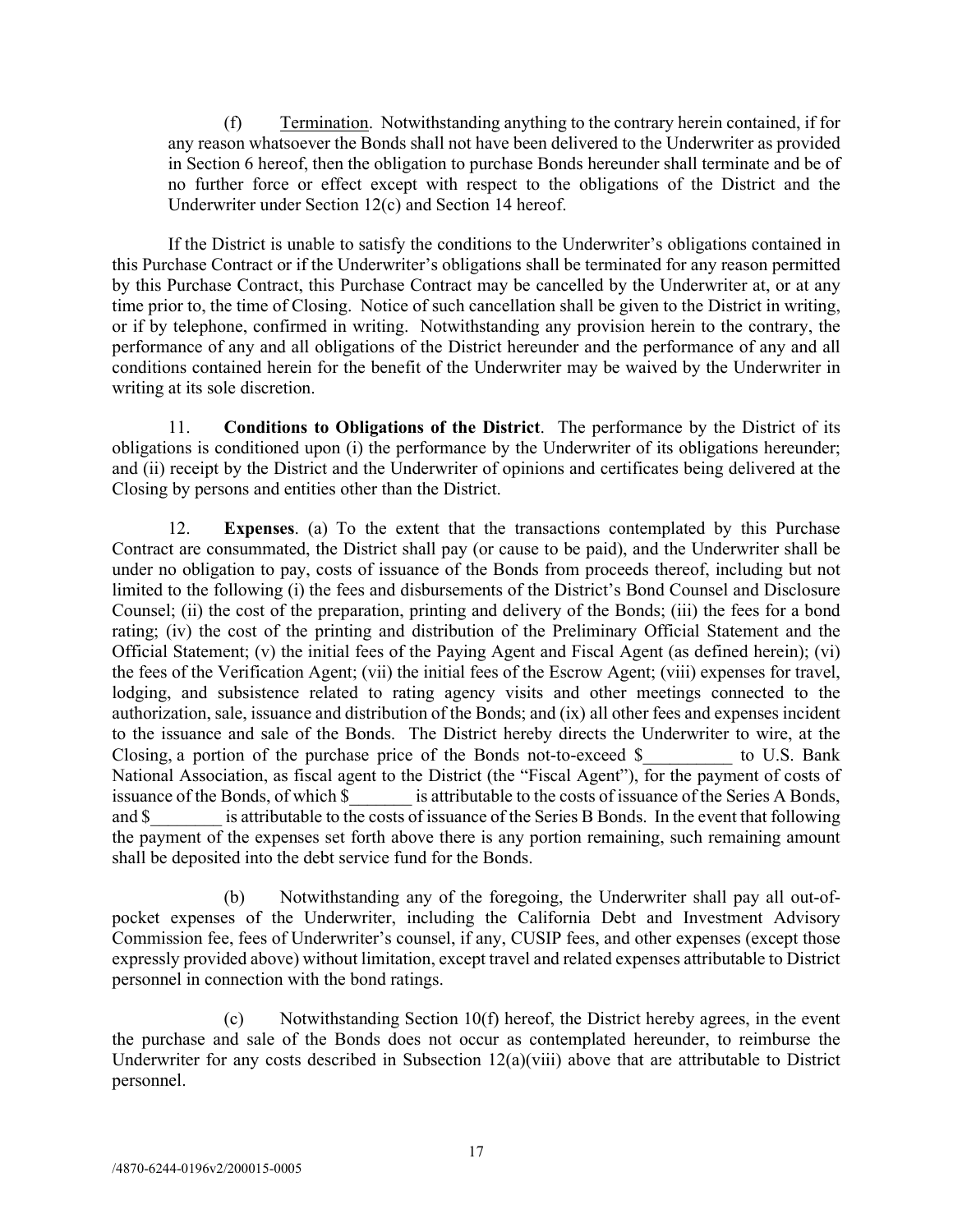(d) The District acknowledges that it has had an opportunity, in consultation with such advisors as it may deem appropriate, if any, to evaluate and consider the fees and expenses being incurred as part of the issuance of the Bonds.

13. **Notices.** Any notice or other communication to be given under this Purchase Contract (other than the acceptance hereof as specified in the first paragraph hereof) may be given by delivering the same in writing if to the District, to Mendocino-Lake Community College District, 1000 Hensley Creek Road, Ukiah, California 95482, Attention: Assistant Superintendent/Vice President of Administrative Services; or if to the Representative to Piper Sandler & Co., 50 California Street, Suite 3100, San Francisco, California 94111, Attention: Ivory Li, Managing Director.

14. **Parties in Interest; Survival of Representations and Warranties.** This Purchase Contract, when accepted by the District in writing as heretofore specified, shall constitute the entire agreement between the District and the Underwriter. This Purchase Contract is made solely for the benefit of the District and the Underwriter (including the successors or assigns of the Underwriter). No person shall acquire or have any rights hereunder or by virtue hereof. All the representations, warranties and agreements of the District in this Purchase Contract shall survive regardless of (a) any investigation or any statement in respect thereof made by or on behalf of the Underwriter, (b) delivery of and payment by the Underwriter for the Bonds hereunder, and (c) any termination of this Purchase Contract.

15. **Execution in Counterparts**. This Purchase Contract may be executed in several counterparts each of which shall be regarded as an original and all of which shall constitute but one and the same document.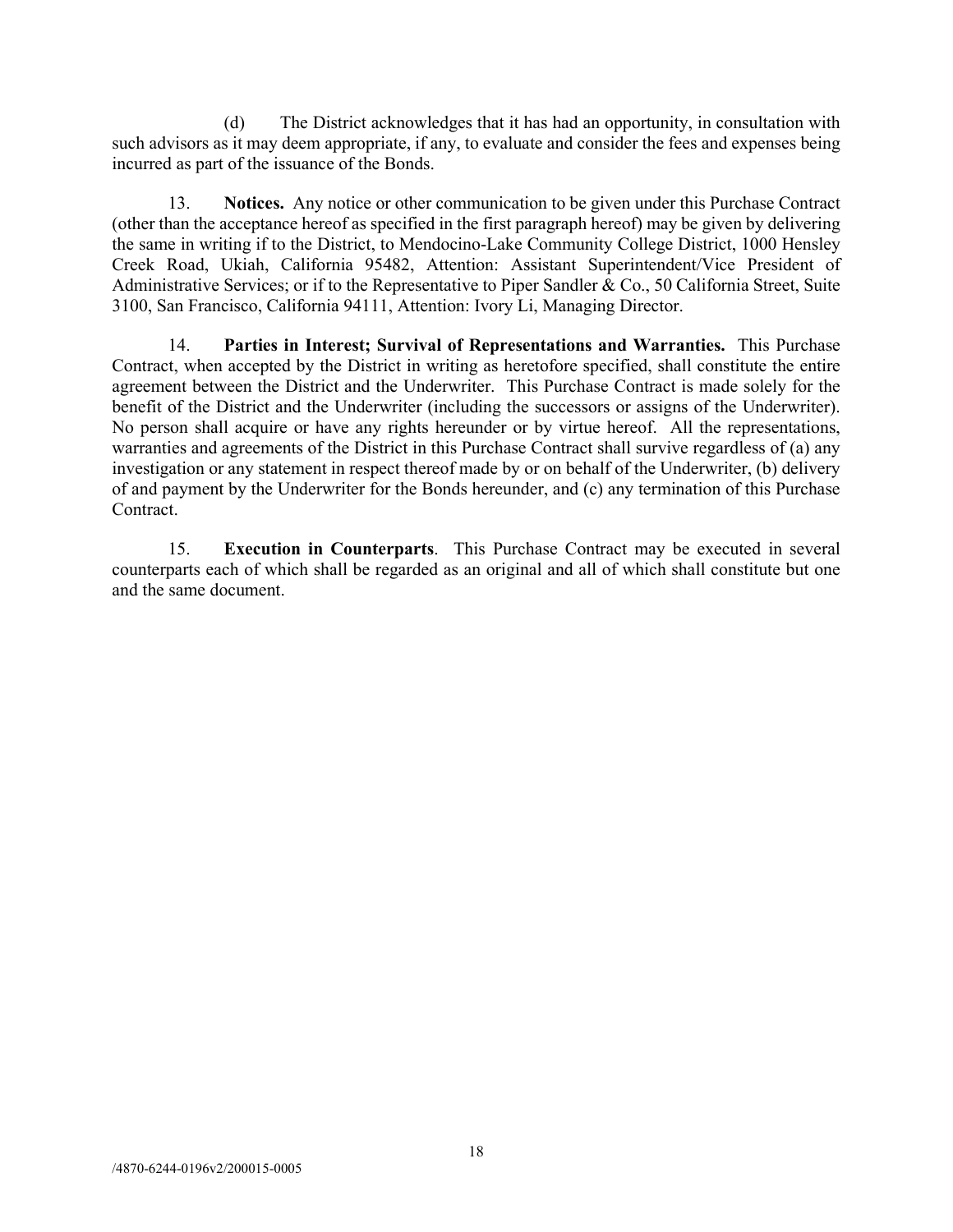16. **Applicable Law**. This Purchase Contract shall be interpreted, governed and enforced in accordance with the laws of the State of California applicable to contracts made and performed in such State.

Very truly yours,

# **PIPER SANDLER & CO. as Underwriter**

By:

Authorized Representative

The foregoing is hereby agreed to and accepted at Pacific Time as of the date first above written:

## **MENDOCINO-LAKE COMMUNITY COLLEGE DISTRICT**

By:

Assistant Superintendent/Vice President of Administrative Services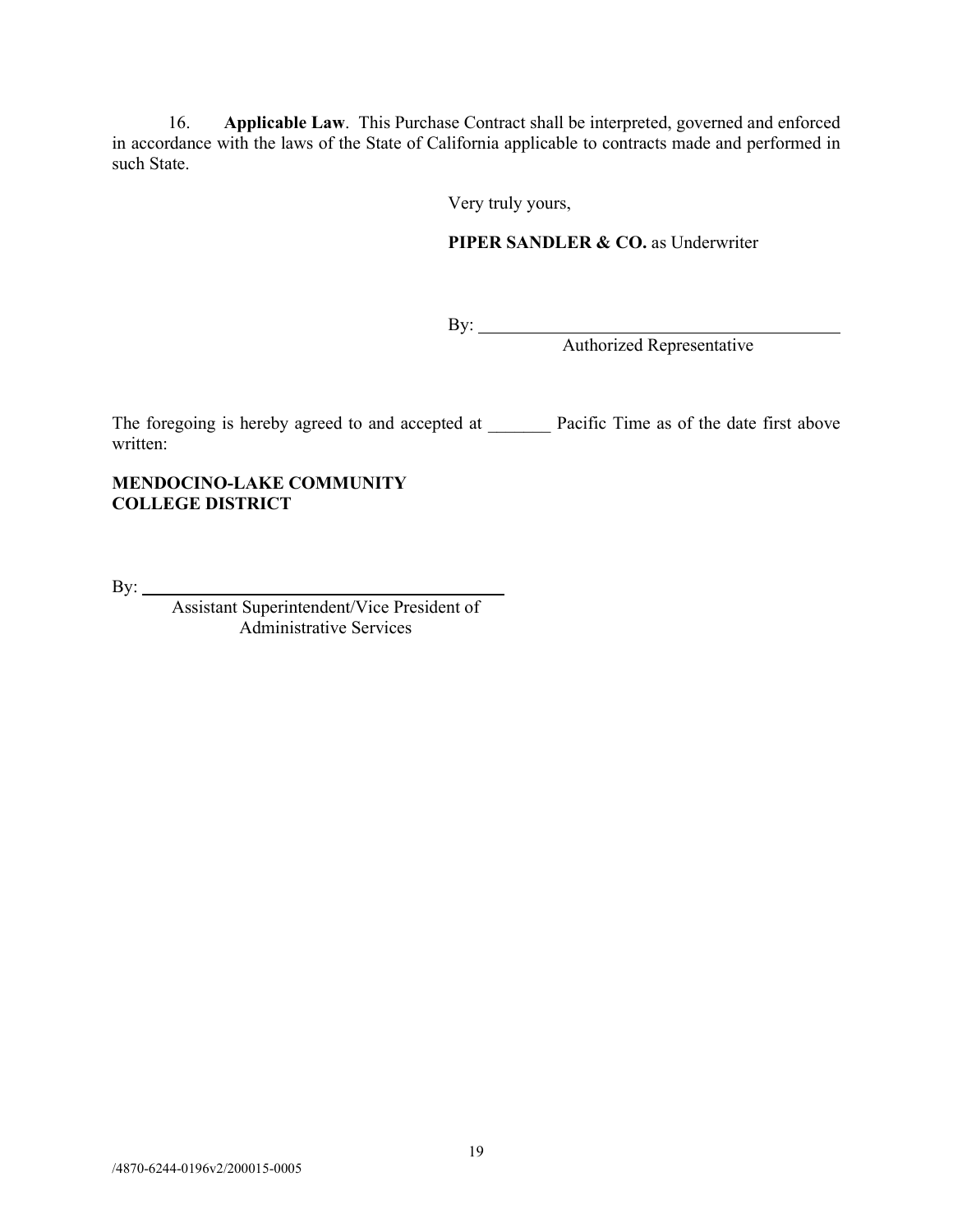#### **APPENDIX A**

### **\$\_\_\_\_\_\_\_\_\_\_\_\_ MENDOCINO-LAKE COMMUNITY COLLEGE DISTRICT (MENDOCINO AND LAKE COUNTIES, CALIFORNIA) 2022 GENERAL OBLIGATION REFUNDING BONDS, SERIES A (FEDERALLY TAX-EXEMPT)**

**\$\_\_\_\_\_\_\_\_ Serial Bonds**

| <b>Maturity Date</b> |                         |                      |       |
|----------------------|-------------------------|----------------------|-------|
| (August 1)           | <b>Principal Amount</b> | <b>Interest Rate</b> | Yield |

<sup>(1)</sup> Yield to call at par on August 1, 20 $\;\;\;$ .

#### **Redemption Provisions**

 $\frac{1}{2}$ 

*Optional Redemption.* The Series A Bonds maturing on or before August 1, 20 are not subject to redemption prior to their respective maturity dates. The Series A Bonds maturing on and after August 1, 20\_\_ are subject to redemption prior to their respective stated maturity dates, at the option of the District, from any source of available funds, in whole or in part, on any date on or after August 1, 20\_\_, at a redemption price equal to the principal amount of the Series A Bonds called for redemption, together with interest accrued thereon to the date of redemption, without premium.

*Mandatory Sinking Fund Redemption.* The Series A Bonds maturing on August 1, 20 (the "20\_\_ Term Bonds"), are subject to redemption prior to maturity from mandatory sinking fund payments on August 1 of each year, on and after August 1, 20 , at a redemption price equal to the principal amount thereof, together with accrued interest to the date fixed for redemption, without premium. The principal amount represented by such 20 Term Bonds to be so redeemed and the dates therefor and the final payment date is as indicated in the following table:

| <b>Year Ending</b><br><b>August 1</b> | Principal<br><b>To Be Redeemed</b> |
|---------------------------------------|------------------------------------|
| (1)                                   |                                    |
| Total                                 |                                    |
| (1)<br>Maturity.                      |                                    |

In the event that a portion of the 20 Term Bonds is optionally redeemed prior to maturity, the remaining mandatory sinking fund payments with respect thereto shall be reduced proportionately, or as otherwise directed by the District, in integral multiples of \$5,000 of principal amount, in respect of the portion of such 20 Term Bonds optionally redeemed.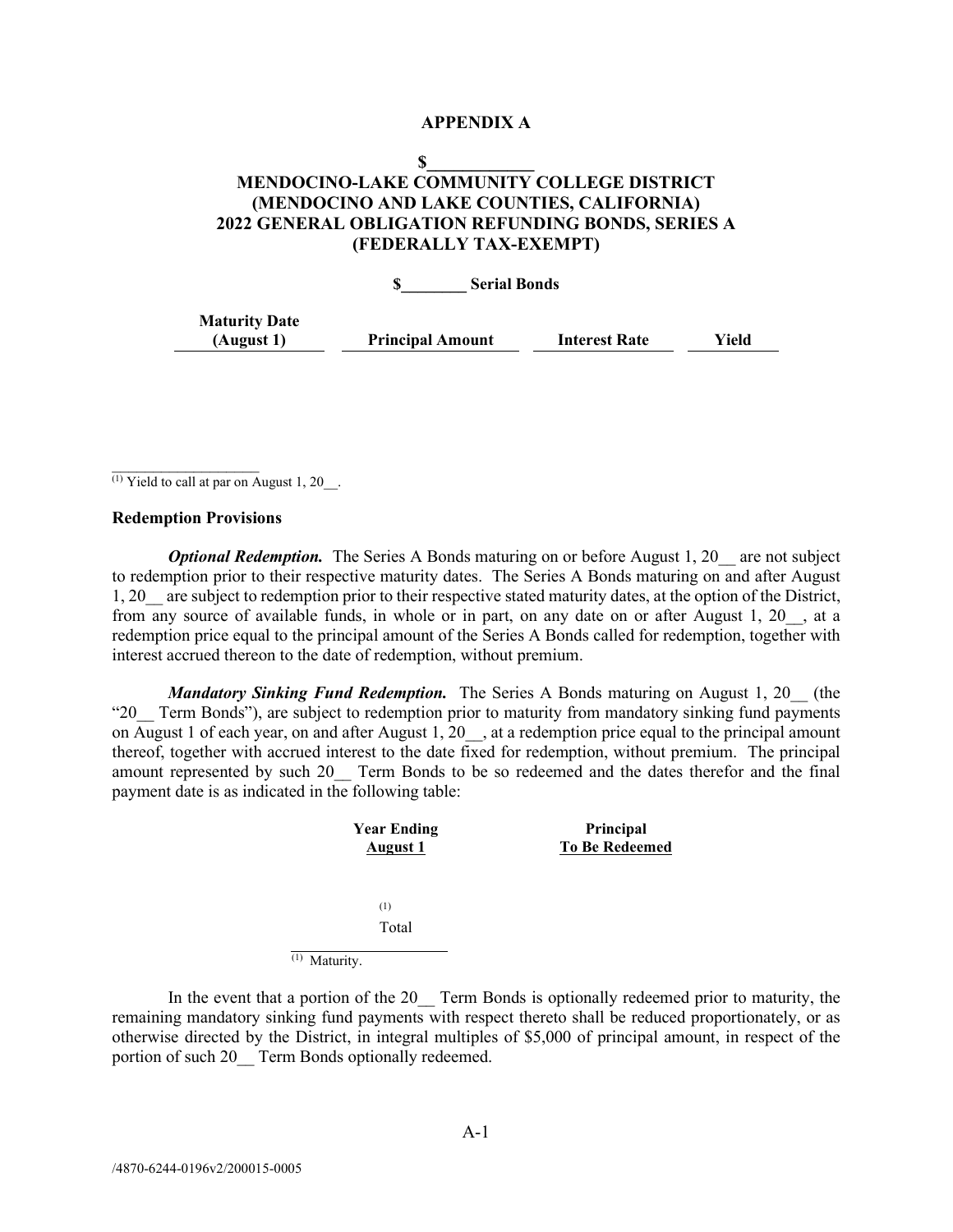### **\$\_\_\_\_\_\_\_\_\_\_\_\_ MENDOCINO-LAKE COMMUNITY COLLEGE DISTRICT (MENDOCINO AND LAKE COUNTIES, CALIFORNIA) 2022 GENERAL OBLIGATION REFUNDING BONDS, SERIES B (FEDERALLY TAXABLE)**

| <b>Current Interest Serial Bonds</b> |                         |                      |       |
|--------------------------------------|-------------------------|----------------------|-------|
| <b>Maturity Date</b><br>(August 1)   | <b>Principal Amount</b> | <b>Interest Rate</b> | Yield |

 $(1)$  Yield to call at par on August 1, 20\_\_.

 $\frac{1}{2}$ 

**\$\_\_\_\_\_\_\_\_\_ Capital Appreciation Serial Bonds**

| <b>Maturity Date</b> | Denominational |                       |       | Maturity |
|----------------------|----------------|-----------------------|-------|----------|
| (August 1)           | Amount         | <b>Accretion Rate</b> | Yield | Value    |

### **\$\_\_\_\_\_\_\_\_ Capital Appreciation Term Bonds**

| <b>Maturity Date</b> | Denominational |                       |       | <b>Maturity</b> |
|----------------------|----------------|-----------------------|-------|-----------------|
| (August 1)           | Amount         | <b>Accretion Rate</b> | Yield | Value           |

#### **Redemption Provisions**

*Optional Redemption.* The Current Interest Bonds maturing on or before August 1, 20 are not subject to redemption prior to their respective maturity dates. The Current Interest Bonds maturing on and after August 1, 20 are subject to redemption prior to their respective stated maturity dates, at the option of the District, from any source of available funds, in whole or in part, on any date on or after August 1, 20\_\_, at a redemption price equal to the principal amount of the Current Interest Bonds called for redemption, together with interest accrued thereon to the date of redemption, without premium.

The Capital Appreciation Bonds maturing on or after August 1, 20 are subject to redemption prior to their respective stated maturity dates, at the option of the District, from any source of available funds, in whole, or in part, on any date on or after August 1, 20 at a redemption price equal to the Accreted Value of the Capital Appreciation Bonds so redeemed, as of the date fixed for redemption, without premium.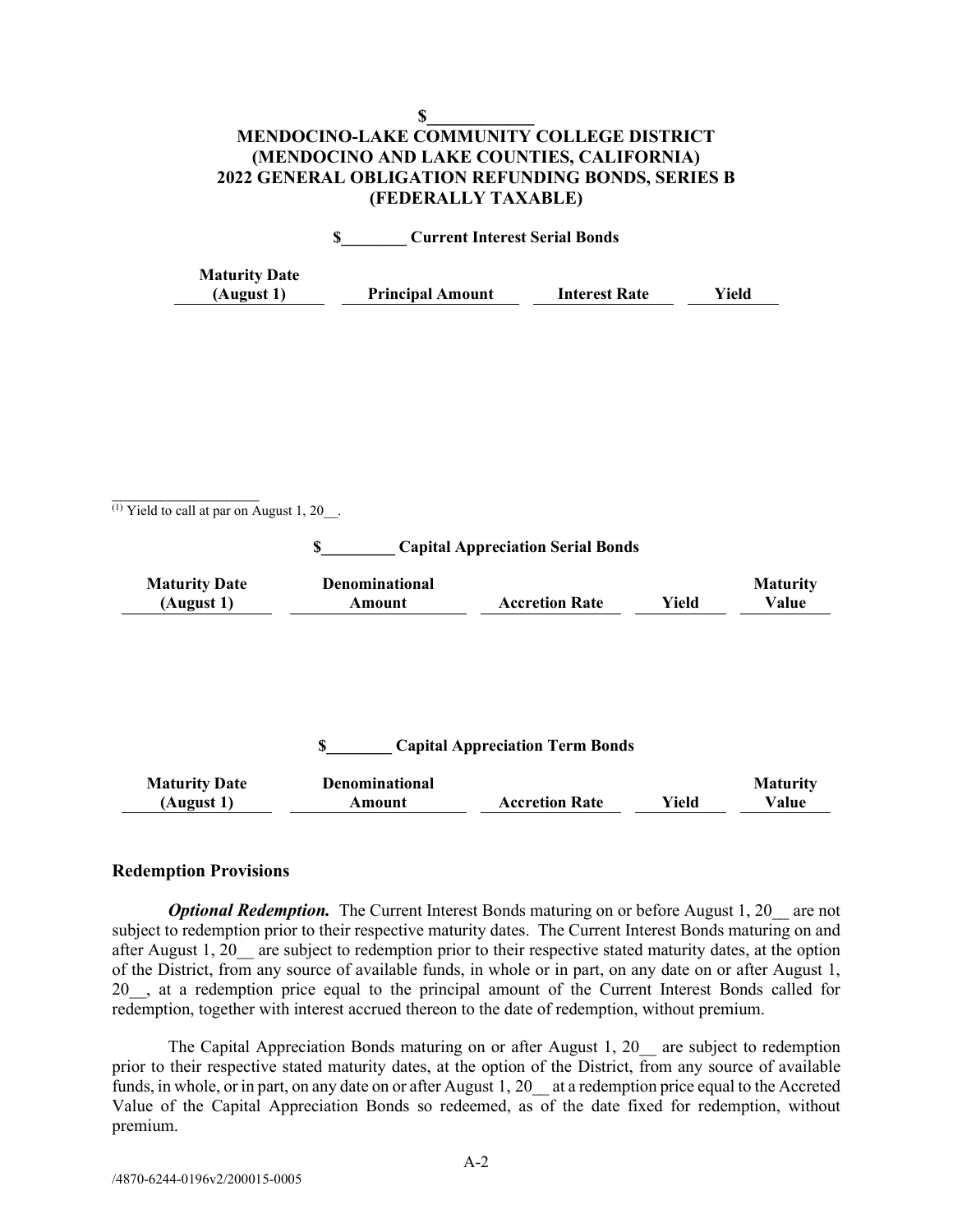*Mandatory Sinking Fund Redemption.* The Capital Appreciation Term Bonds maturing on August 1, 20\_\_ are subject to redemption prior to maturity from mandatory sinking fund payments on August 1 of each year, on and after August 1,  $20$ , at a redemption price equal to the Accreted Value thereof, as of the date fixed for redemption, without premium. The Accreted Value represented by such Capital Appreciation Term Bonds to be so redeemed and the redemption dates therefor, and the final Accreted Value payment date is as indicated in the following table:



In the event that a portion of the Capital Appreciation Term Bonds maturing on August 1, 20 are optionally redeemed prior to maturity, the remaining mandatory sinking fund payments with respect thereto shall be reduced proportionately or as otherwise directed by the District, in integral multiples of \$5,000 Maturity Value, in respect of the portion of such Capital Appreciation Term Bonds optionally redeemed.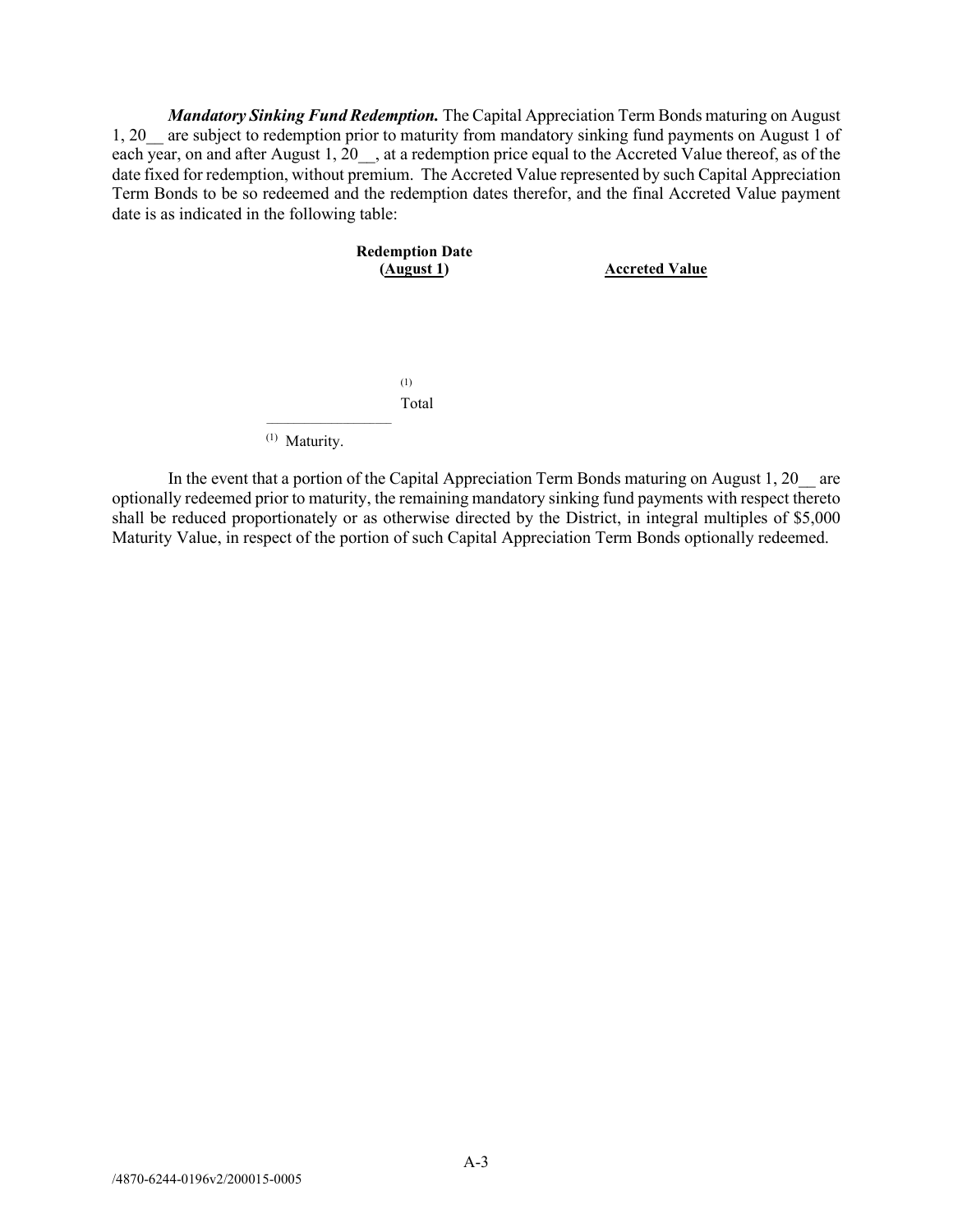## **APPENDIX B**

#### $\mathbf S$

# **MENDOCINO-LAKE COMMUNITY COLLEGE DISTRICT (MENDOCINO AND LAKE COUNTIES, CALIFORNIA) 2022 GENERAL OBLIGATION REFUNDING BONDS, SERIES A (FEDERALLY TAX-EXEMPT)**

#### **FORM OF ISSUE PRICE CERTIFICATE**

The undersigned, on behalf of Piper Sandler & Co. ("Piper") hereby certifies as set forth below with respect to the sale and issuance of the above-captioned obligations (the "Bonds").

1. *Sale of the Bonds*. As of the date of this certificate, for each Maturity of the Bonds, the first price at which at least 10% of such Maturity was sold to the Public is the respective price listed in Schedule A.

#### 2. *Defined Terms.*

(a) *District* means Mendocino-Lake Community College District.

(b) *Maturity* means Bonds with the same credit and payment terms. Bonds with different maturity dates, or Bonds with the same maturity date but different stated interest rates, are treated as separate maturities.

(c) *Public* means any person (including an individual, trust, estate, partnership, association, company, or corporation) other than an Underwriter or a related party to an Underwriter. The term "related party" for purposes of this certificate generally means any two or more persons who have greater than 50 percent common ownership, directly or indirectly.

(d) *Sale Date* means the first day on which there is a binding contract in writing for the sale of a Maturity of the Bonds. The Sale Date of the Bonds is  $\qquad \qquad$ , 2022.

(e) *Underwriter* means (i) any person that agrees pursuant to a written contract with the District (or with the lead underwriter to form an underwriting syndicate) to participate in the initial sale of the Bonds to the Public, and (ii) any person that agrees pursuant to a written contract directly or indirectly with a person described in clause (i) of this paragraph to participate in the initial sale of the Bonds to the Public (including a member of a selling group or a party to a retail distribution agreement participating in the initial sale of the Bonds to the Public).

[REMAINDER OF PAGE LEFT BLANK]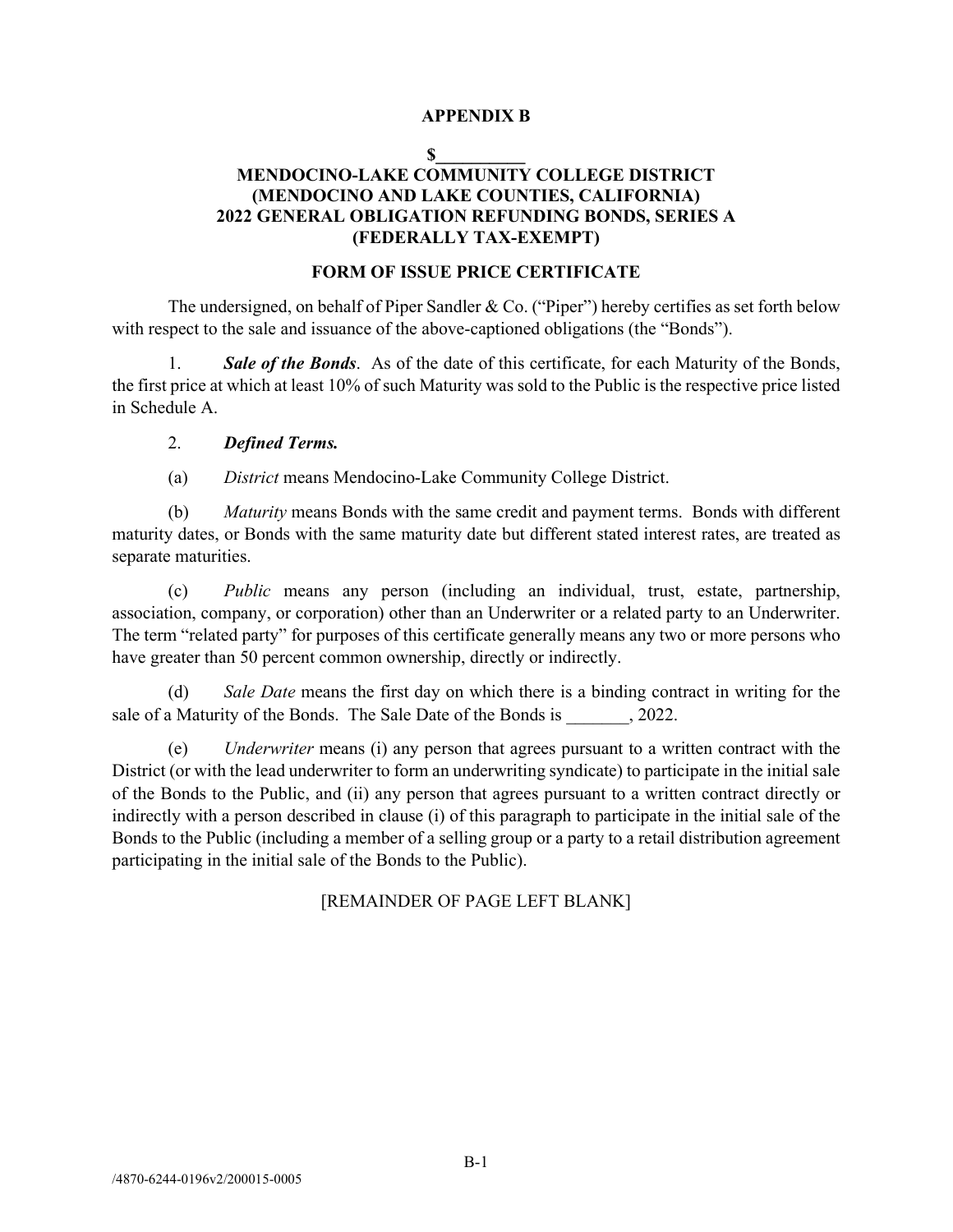The representations set forth in this certificate are limited to factual matters only. Nothing in this certificate represents Piper's interpretation of any laws, including specifically Sections 103 and 148 of the Internal Revenue Code of 1986, as amended, and the Treasury Regulations thereunder. The undersigned understands that the foregoing information will be relied upon by the District with respect to certain of the representations set forth in the Tax Certificate and with respect to compliance with the federal income tax rules affecting the Bonds, and by Stradling Yocca Carlson & Rauth, P.C., in connection with rendering its opinion that the interest on the Bonds is excluded from gross income for federal income tax purposes, the preparation of the Internal Revenue Service Form 8038-G, and other federal income tax advice that it may give to the District from time to time relating to the Bonds. Except as expressly set forth above, the certifications set forth herein may not be relied upon or used by any third party or for any other purpose.

### **PIPER SANDLER & CO., as Underwriter**

By:\_\_\_\_\_\_\_\_\_\_\_\_\_\_\_\_\_\_\_\_\_\_\_\_\_\_\_\_\_\_\_\_\_\_\_\_ \_

Name:

\_

Dated: \_\_\_\_\_\_\_\_, 2022